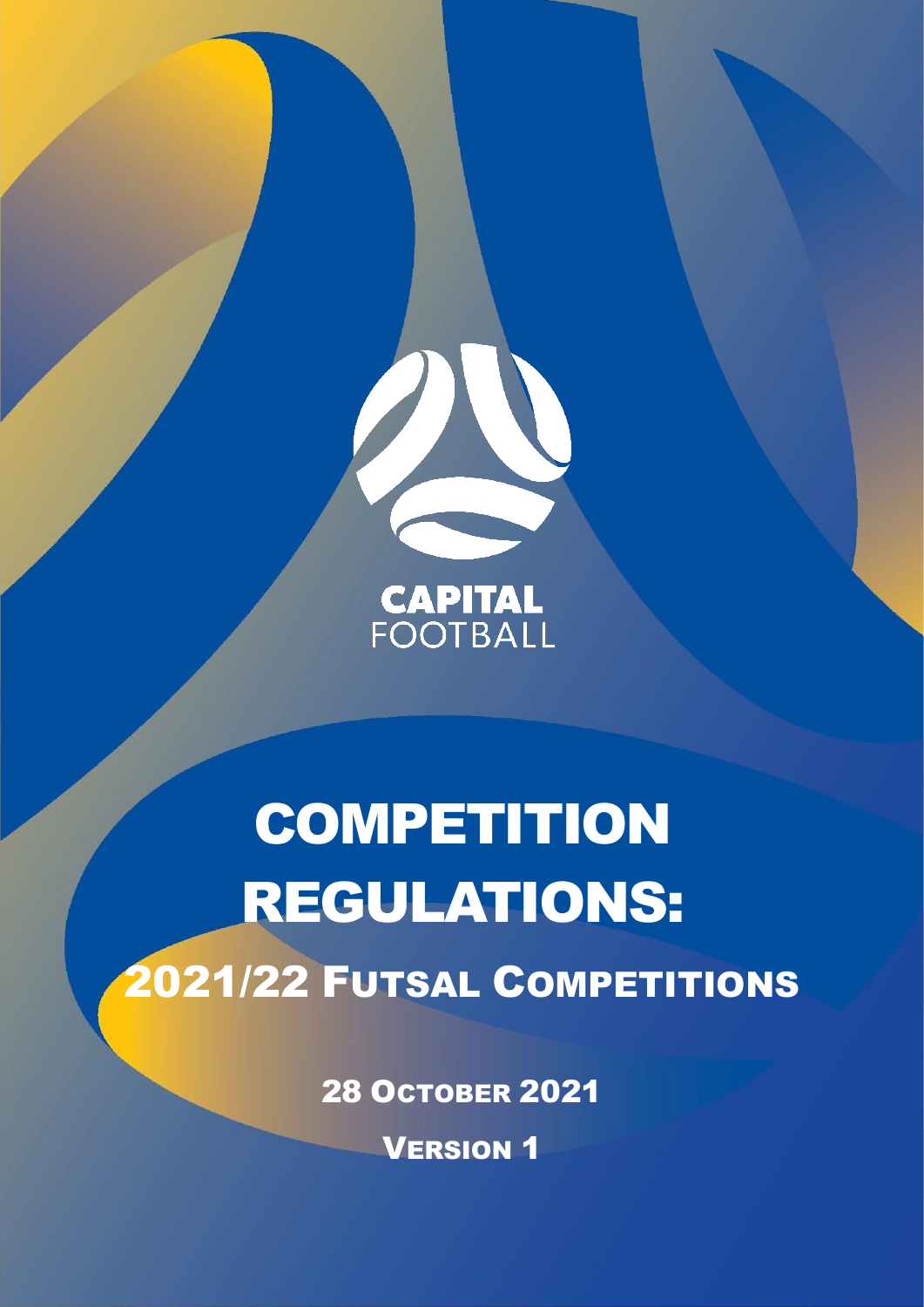### <span id="page-1-0"></span>VERSION CONTROL

| <b>VERSION</b> | <b>DATE</b> | <b>AUTHOR</b>    | <b>RATIONALE</b>        |
|----------------|-------------|------------------|-------------------------|
|                | 28/10/2021  | Capital Football | Updated for 2021 season |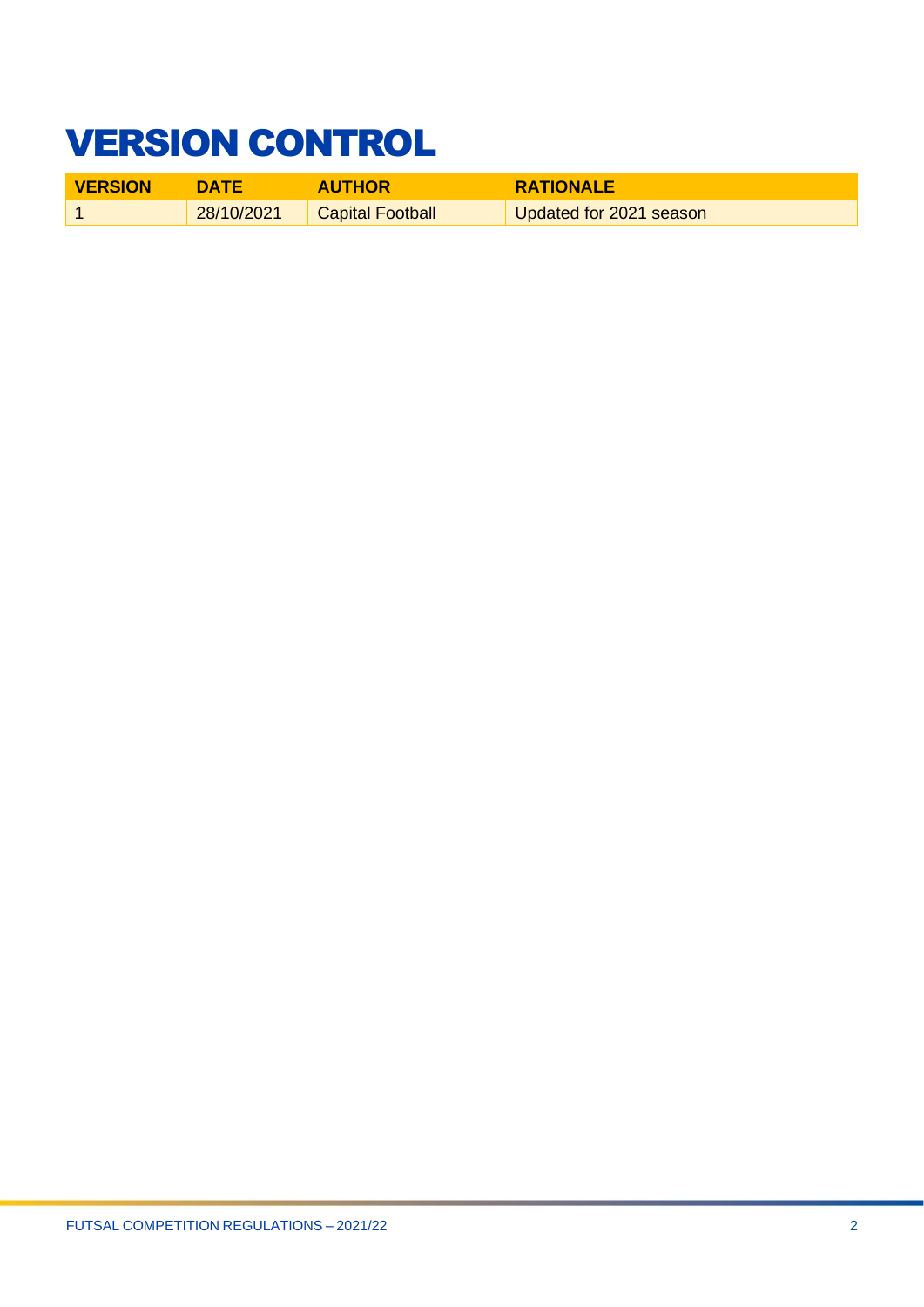### **CONTENTS**

| 1            |  |
|--------------|--|
| $\mathbf{2}$ |  |
| 3            |  |
| 4            |  |
| 5            |  |
| 6            |  |
| 7            |  |
| 8            |  |
| 9            |  |
| 10           |  |
|              |  |
| 1            |  |
| $\mathbf{2}$ |  |
| 3            |  |
| 4            |  |
| 5            |  |
| 6            |  |
| 7            |  |
| 8            |  |
| 9            |  |
| 10           |  |
| 11           |  |
| 12           |  |
| 13           |  |
| 14           |  |
| 15           |  |
| 16           |  |
| 17           |  |
|              |  |
| 1            |  |
| $\mathbf{2}$ |  |
| $\mathbf{3}$ |  |
| 4            |  |
| 5            |  |
|              |  |
| 1            |  |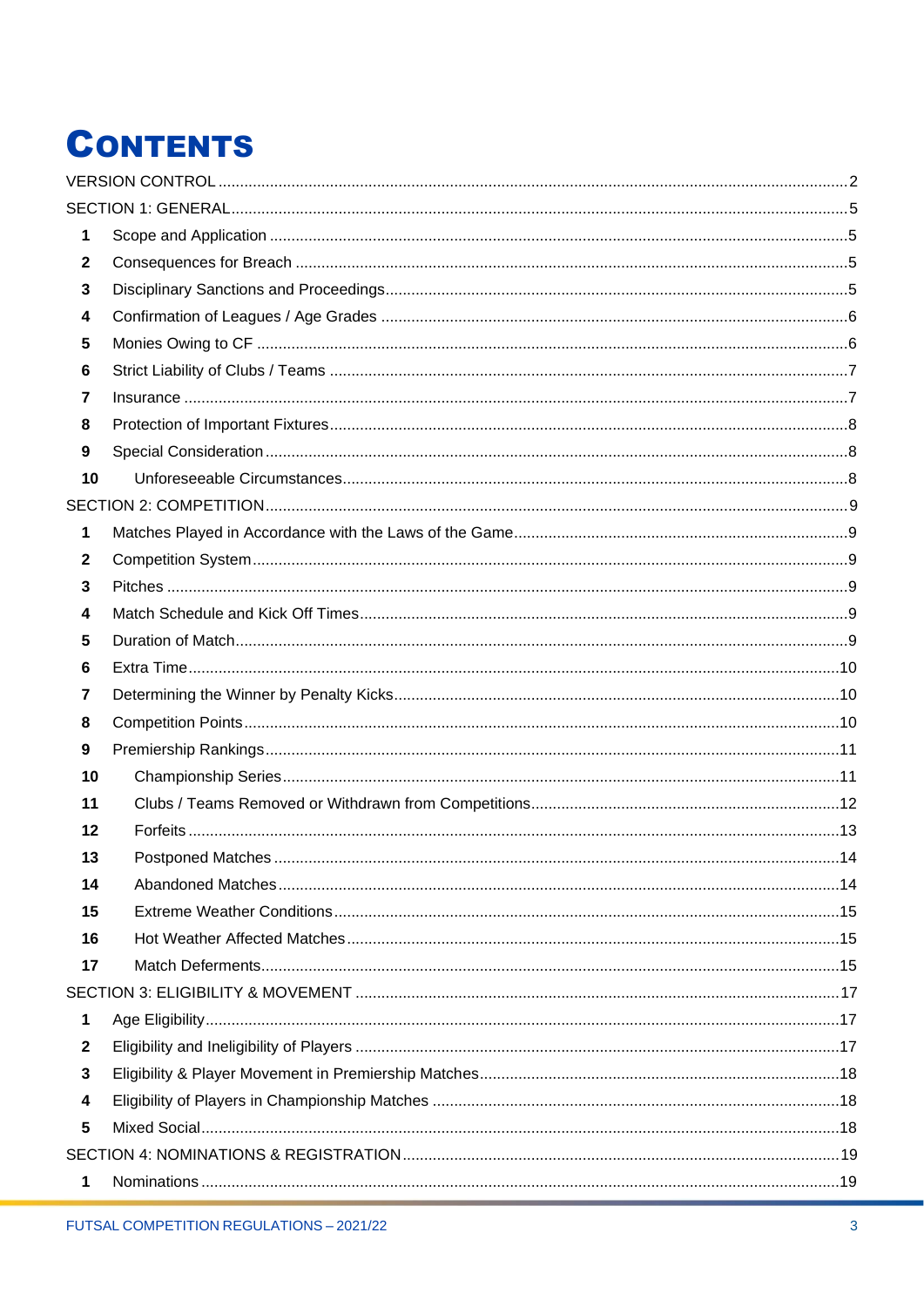| $\mathbf{2}$   |  |
|----------------|--|
| 3              |  |
| 4              |  |
| 5              |  |
|                |  |
| 1              |  |
| $\mathbf{2}$   |  |
| 3              |  |
| 4              |  |
| 5              |  |
| 6              |  |
| 7              |  |
| 8              |  |
|                |  |
| 1              |  |
| $\mathbf{2}$   |  |
| 3              |  |
| 4              |  |
| 5              |  |
| 6              |  |
| $\overline{7}$ |  |
|                |  |
|                |  |
| 1              |  |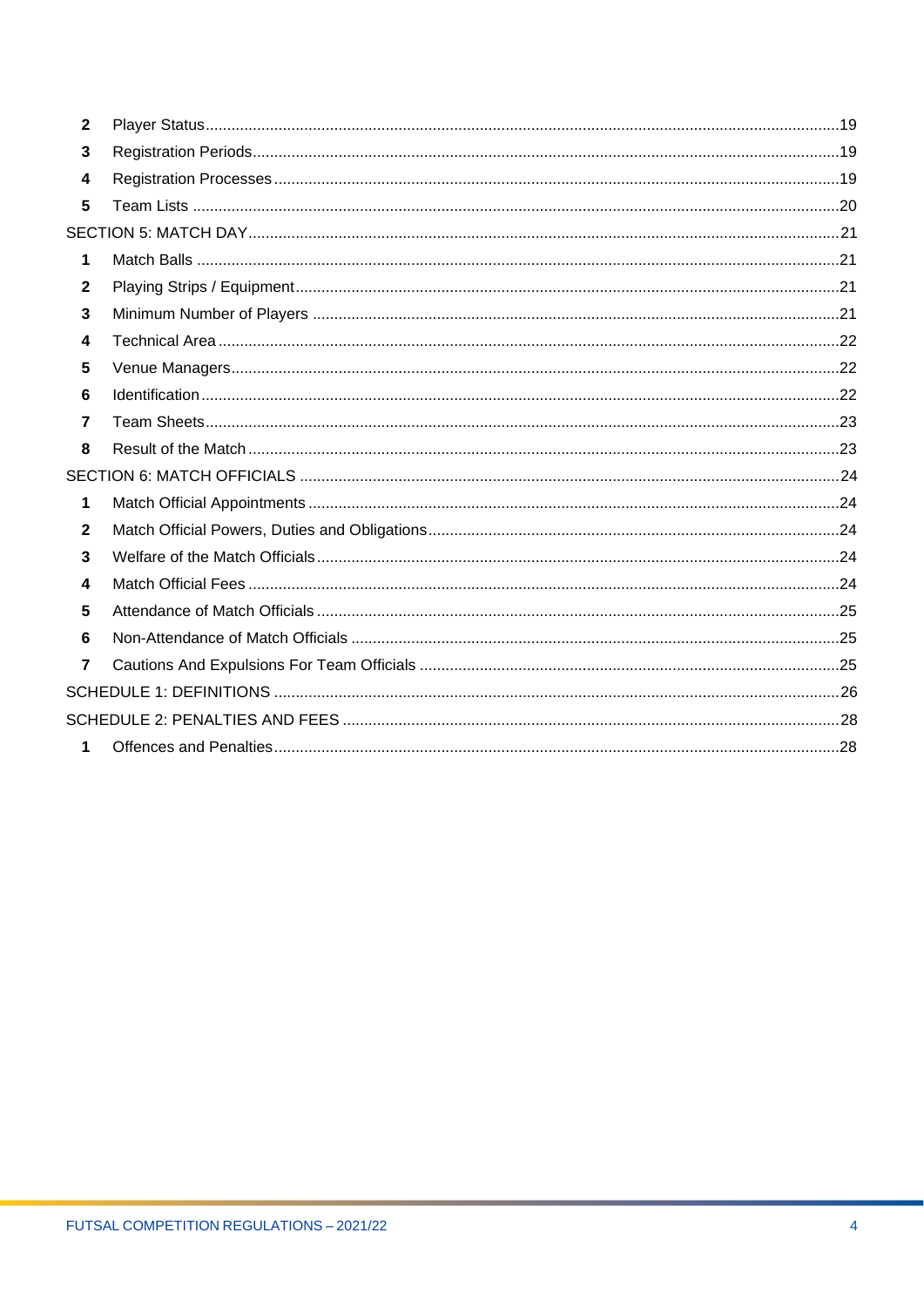### <span id="page-4-0"></span>SECTION 1: GENERAL

#### <span id="page-4-1"></span>**1** SCOPE AND APPLICATION

- 1.1 Football Australia (FA) has granted ACT Football Federation (ACTFF) trading as Capital Football (CF) a mandate to be responsible for the organisation, promotion and regulation of football in the Australian Capital Territory (ACT).
- 1.2 CF will interpret and apply all articles of these Regulations and any such interpretation or application will be final and binding on all parties, and not subject to challenge or appeal.
- 1.3 If any provision of these Regulations is held invalid or unenforceable then the remainder of these Regulations shall continue to be valid and enforceable.
- 1.4 These Regulations govern the Leagues as set out in Section 1 Article 4.
- 1.5 These Regulations apply to participants in the following competitions unless stated otherwise:
	- a) Futsal Premier League.
	- b) Senior Social Futsal.
- 1.6 Teams, Players and Team Officials must comply with and agree to abide by the regulations of FA and CF, including but not limited to:
	- a) FA National Registration, Status and Transfer Regulations;
	- b) FA National Disciplinary Regulations;
	- c) FA Code of Conduct and Ethics;
	- d) FA Grievance Procedure By-Law;
	- e) FA Member Protection Framework;
	- f) CF Disputes and Disciplinary Regulations.
- 1.7 CF may from time to time make variations to these Regulations.
- 1.8 Any capitalised terms used in these Regulations will have the meaning given to them in Schedule 1.

#### <span id="page-4-2"></span>**2** CONSEQUENCES FOR BREACH

2.1 Any breach of these Regulations or failure to comply with any direction given by CF may result in the imposition of a penalty issued by CF under these Regulations or other sanctions pursuant to the CF Disputes and Disciplinary Regulations (DDR).

#### <span id="page-4-3"></span>**3** DISCIPLINARY SANCTIONS AND PROCEEDINGS

3.1 All Teams, Players, Team Officials, Match Officials, spectators or any person participating in any manner at a CF Match or event will submit exclusively to the jurisdiction of the DDR.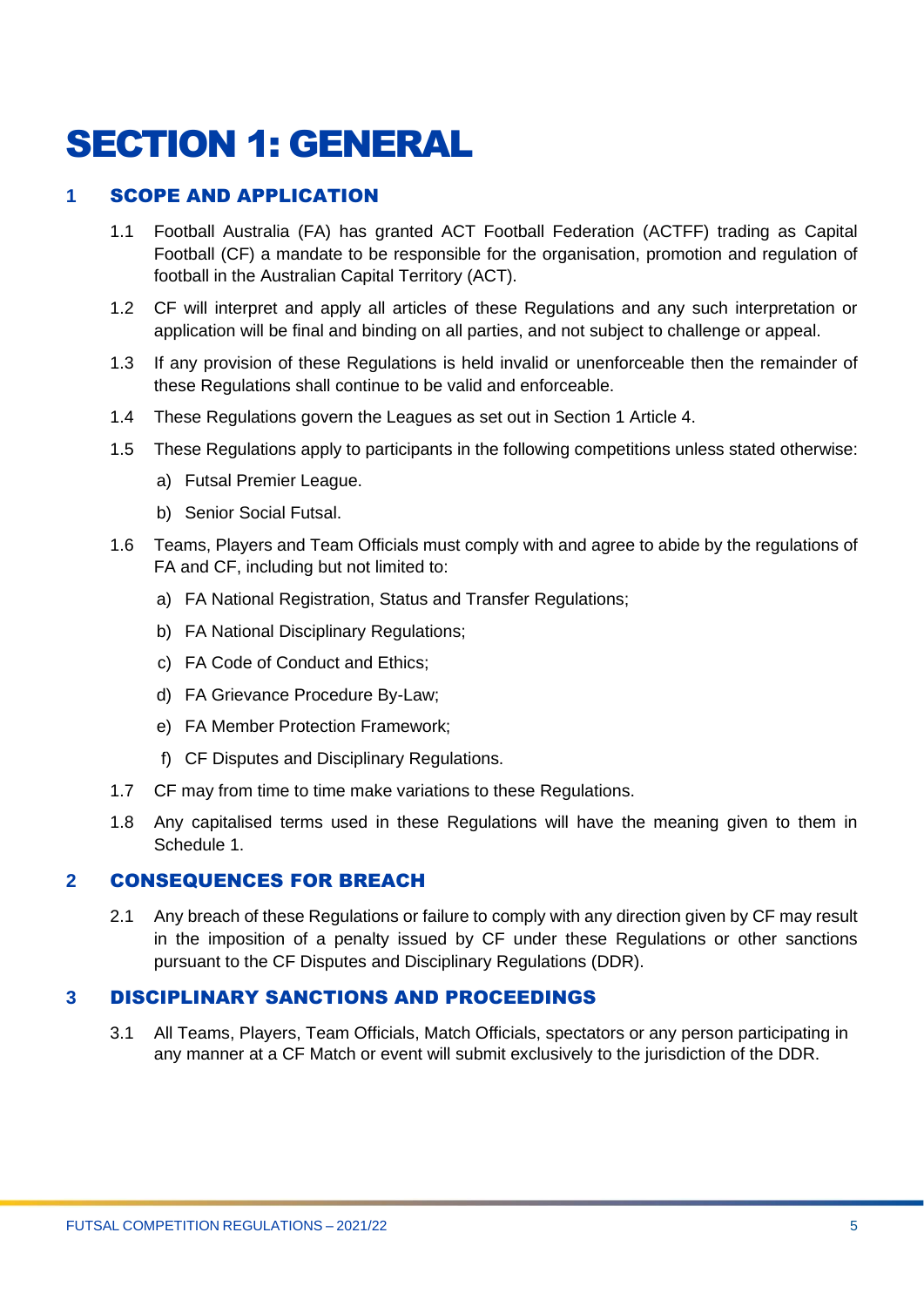#### <span id="page-5-0"></span>**4** CONFIRMATION OF LEAGUES / AGE GRADES

4.1 CF will conduct the following competitions:

| <b>Competition</b>           | <b>Grade</b>              |  |  |
|------------------------------|---------------------------|--|--|
| <b>Futsal Premier League</b> | Men's                     |  |  |
|                              | <b>Mixed Social</b>       |  |  |
|                              | <b>Open Division 1</b>    |  |  |
|                              | Open Division 2           |  |  |
| <b>Social</b>                | <b>Open Division 3</b>    |  |  |
|                              | Open Division 4           |  |  |
|                              | <b>Open Division 5</b>    |  |  |
|                              | Women's Division 1        |  |  |
|                              | <b>Women's Division 2</b> |  |  |

4.2 Composition of the Leagues, including maximum numbers of Teams, will be determined by CF.

#### <span id="page-5-1"></span>**5** MONIES OWING TO CF

- 5.1 Monies owing by a Club / Team:
	- a) All amounts owed by a Club / Team to CF must be paid within 30 days of the invoice being issued by CF.
	- b) For monies still owing after 30 days from the date of invoicing, a reminder notice will be sent to the Club / Team.
	- c) For monies still owing after a period of 90 days from the date of invoicing, a notice will be sent to the Club / Team stating they are un-financial and will be unable to accumulate any regular season points from that time, in any age grade or League.
		- i) Clubs / Teams may request a payment plan with CF to pay back those debts that remain unpaid beyond 90 days from invoicing. Where a payment plan is agreed to by CF:
			- A. The Club / Team will be determined to be financial and may continue to play for points provided they abide by the terms of the agreement.
			- B. Where an agreement is not complied with, any points accumulated by the Club / Team (in any age grade or League) from 90 days from the date of the invoice/s to which the agreement relates will be deducted and removed.
		- ii) A Club / Team subjected to this penalty will be notified in writing as to when the deduction of points will take effect.
		- iii) Clubs / Teams who are un-financial, and have not entered into an agreement with CF, will be ineligible for finals and unable to participate in any Cup competitions.
	- d) Notwithstanding Section 1 Article 5.1 a) & b), CF may, in its absolute discretion, either offset any transfer or compensation fees owed to CF by an un-financial Club / Team to the extent of the amounts owing or expel a Club / Team if it does not comply with these Regulations.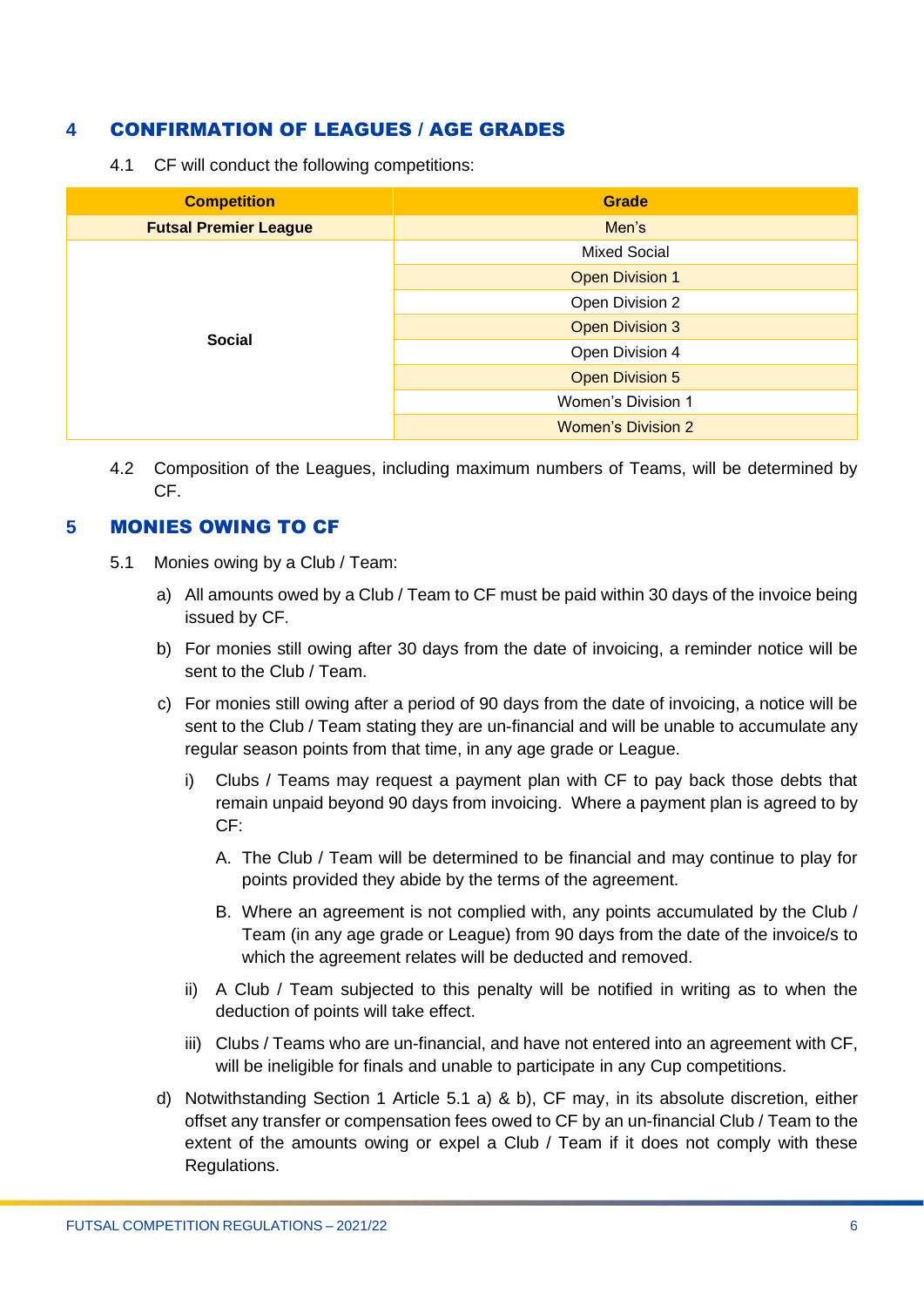- e) Clubs / Teams who are in debt to CF, where any of the debt amount is outstanding at any time after 31 October each year:
	- i) May at the absolute discretion of CF, be suspended from all competitions in which that Club / Team competes.
	- ii) Have any rights or privileges in the activities of CF relating to that Club's / Team's participation suspended until all debts and obligations have been discharged, except where a dispute over fees remains unresolved.
- f) Where a Club / Team has been suspended under Section 1 Article 5.1 e) i), the opposing Team will be awarded a forfeit and the score will be recorded as 3-0.
- 5.2 Monies owing by an Individual:
	- a) All amounts owed by an individual to CF must be paid within 30 days of the date of the invoice issued by CF in relation to that amount.
	- b) For monies still owing after the expiry of 30 days from the date of invoicing, individuals will be deemed ineligible for participation in any CF competitions.

#### <span id="page-6-0"></span>**6** STRICT LIABILITY OF CLUBS / TEAMS

6.1 A Club / Team is liable for the misconduct of its participants under the DDR.

#### <span id="page-6-1"></span>**7** INSURANCE

- 7.1 Insurance of Players:
	- a) All registered Players taking the field of play (or training) will automatically be insured through CF's insurer.
	- b) The Player will be covered by insurance once their registration on the National Registration System has been accepted by Capital Futsal.
	- c) The insurance fee is collected through the Team Nomination Fee.
	- d) The CF insurance policy will be null and void unless all Players are legitimately registered or otherwise eligible to play competition Matches.
	- e) Teams are not required to list injuries on the Team sheet should an injury occur during a Match.
- 7.2 Insurance of Club / Team Officials:
	- a) All registered Club / Team Officials will automatically be insured through CF's insurer.
	- b) Club / Team Officials will be covered by insurance once their registration on the National Registration System has been accepted by Capital Futsal.
- 7.3 Insurance of Match Officials:
	- a) All registered Match Officials will automatically be insured through CF's insurer.
	- b) Match Officials will be covered by insurance once their registration on the National Registration System has been accepted by CF.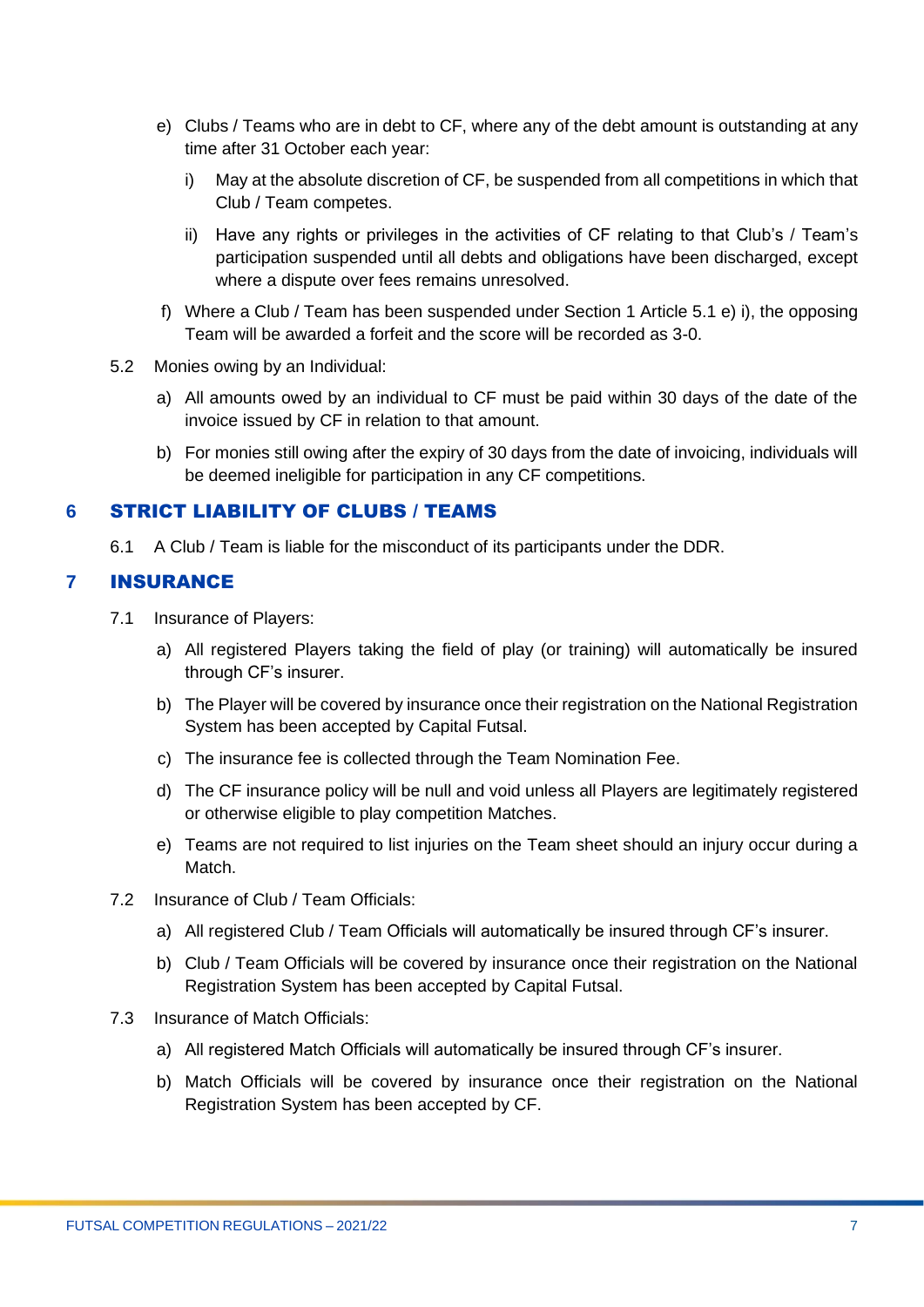#### <span id="page-7-0"></span>**8** PROTECTION OF IMPORTANT FIXTURES

8.1 Where an international, interstate or A-Leagues Match is scheduled for the ACT or surrounding region, CF may determine that no competition fixture or sanctioned Match shall take place at the same time.

#### <span id="page-7-1"></span>**9** SPECIAL CONSIDERATION

- 9.1 CF will have the power to consider special circumstances outside the prescribed limits of the Regulations should it be clear those special considerations are in the interests of the game.
- 9.2 The decision by CF to review and consider special circumstances under this section is not subject to appeal or review.

#### <span id="page-7-2"></span>**10** UNFORESEEABLE CIRCUMSTANCES

10.1 Nothing in these Regulations will prevent CF from approving a course of action to meet unforeseeable circumstances not covered by the Regulations, including but not limited to promotion, relegation, number of divisions, composition of Teams and the method of determining Premiership rankings.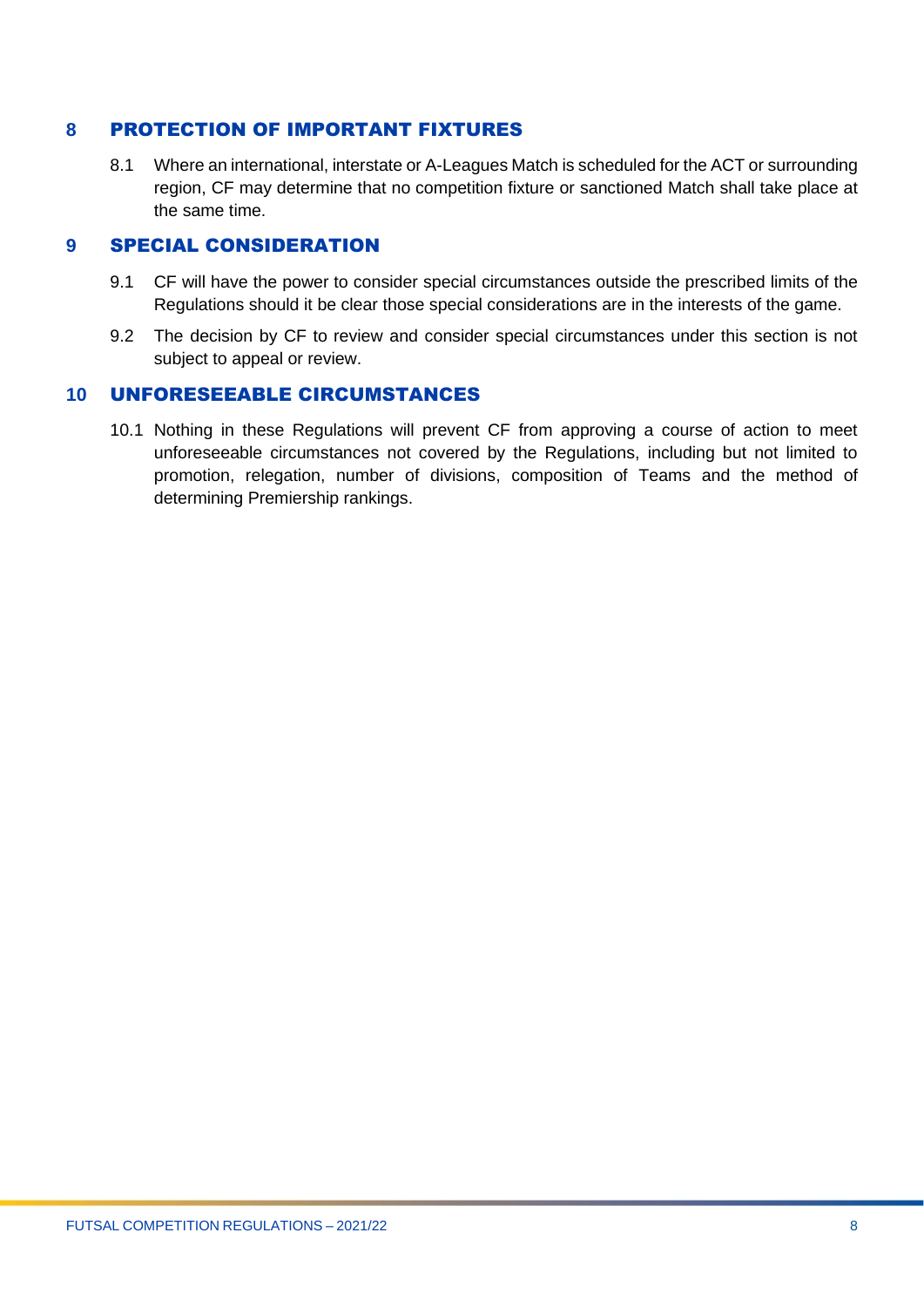### <span id="page-8-0"></span>SECTION 2: COMPETITION

#### <span id="page-8-1"></span>**1** MATCHES PLAYED IN ACCORDANCE WITH THE LAWS OF THE GAME

1.1 All Matches under the jurisdiction of these Regulations will be played in accordance with FA and CF regulations, codes and directives, and under the FIFA Futsal [Laws of the Game](https://digitalhub.fifa.com/m/10690cc74b6dd26d/original/Laws-of-the-game-Futsal-2021.pdf) 2021/22, unless otherwise stipulated in these Regulations.

#### <span id="page-8-2"></span>**2** COMPETITION SYSTEM

- 2.1 All Leagues will consist of two stages:
	- a) Premiership:
		- i) Consisting of round Matches or any League format as approved by CF.
	- b) Championship:
		- i) Consisting of knockout Matches in a format approved by CF.

#### <span id="page-8-3"></span>**3** PITCHES

- 3.1 Standard size pitches, per the official FIFA Futsal [Laws of the Game,](https://digitalhub.fifa.com/m/10690cc74b6dd26d/original/Laws-of-the-game-Futsal-2021.pdf) will be used for all junior and senior social competitions where facility capability permits.
- 3.2 International sized pitches will be used for FPL competitions where facility capability permits.

#### <span id="page-8-4"></span>**4** MATCH SCHEDULE AND KICK OFF TIMES

- 4.1 CF will communicate the official Match schedule for all Leagues.
- 4.2 CF will determine the venue, dates and kick off times of all Premiership and Championship Matches.
- 4.3 CF may start Matches from as early as 6:00pm and as late as 10:00pm for any Match.
- 4.4 Notwithstanding any other Regulation on the same subject matter, CF reserves the right to alter or amend any Match after it has been nominated in the official Match schedule. The alterations could be to the date, venue, kick off times or a combination of all.
- 4.5 Teams must be ready to begin play by the scheduled kick off time.
	- a) If both Teams are not ready to begin playing five (5) minutes after the scheduled kick off time the Referee may determine the competition Match as abandoned in accordance with Section 2 Article 14

#### <span id="page-8-5"></span>**5** DURATION OF MATCH

5.1 Duration of all Matches will be as follows:

| <b>Competition</b>                     | <b>Division /</b><br><b>Grade</b> | <b>Duration of Match</b><br><b>Half Time</b> |                        | <b>Minimum Time</b><br><b>Allocated per</b><br><b>Match</b> |
|----------------------------------------|-----------------------------------|----------------------------------------------|------------------------|-------------------------------------------------------------|
| <b>Futsal Premier</b><br>All<br>League |                                   | Two periods of 20 minutes                    | A maximum of 5 minutes | 50 minutes                                                  |
| <b>Social Futsal</b>                   | All                               | Two periods of 20 minutes                    | A maximum of 2 minutes | 45 minutes                                                  |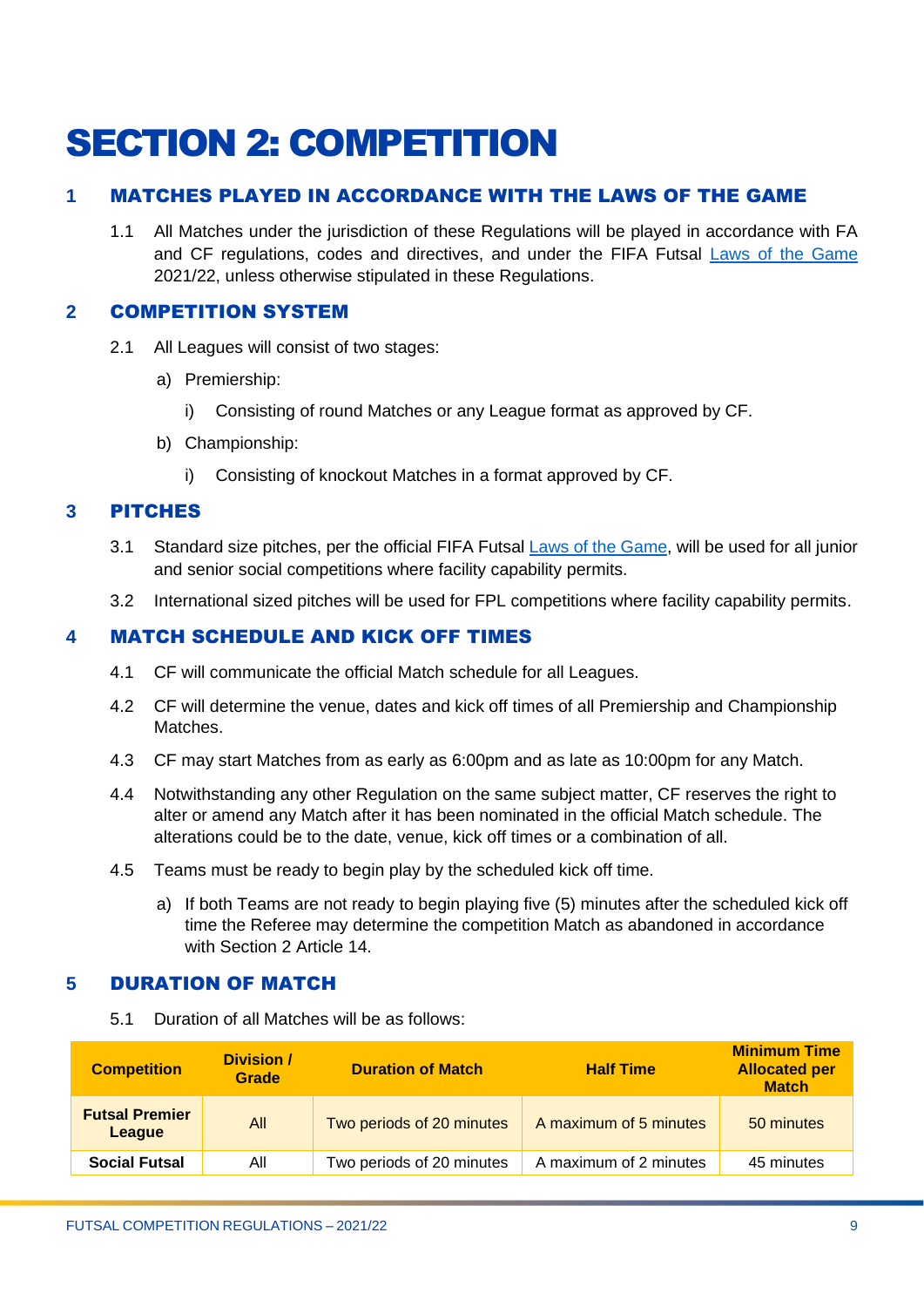- 5.2 The Referee may cut short any competition Match (including reducing the length of each half before the commencement of the competition Match) if in the Referee's opinion playing conditions compromise Player safety, or to prevent the delay to the commencement of any subsequent competition Match from its scheduled kick off time, only if:
	- a) It is in line with the FIFA Futsal [Laws of the Game;](https://digitalhub.fifa.com/m/10690cc74b6dd26d/original/Laws-of-the-game-Futsal-2021.pdf) and
	- b) The Referee has consulted with the coaches of each participating Team before the start of the Match.
- 5.3 The Referee is the sole arbiter of time, and no protest may be lodged against the time as recorded by the Referee.

#### <span id="page-9-0"></span>**6** EXTRA TIME

- 6.1 There will be no extra time played in CF Premiership Matches in the event scores are equal at the conclusion of normal time.
- 6.2 Should scores be equal at the conclusion of a Championship Match, extra time will be played in accordance with the FIFA Futsal [Laws of the Game](https://digitalhub.fifa.com/m/10690cc74b6dd26d/original/Laws-of-the-game-Futsal-2021.pdf) as follows:
	- a) There will be two equal periods of extra time of five (5) minutes each.
- 6.3 For all Championship Matches where extra time is required:
	- a) There will be an interval of a maximum of two (2) minutes before the commencement of extra time; and
	- b) There will be an interval of a maximum of one (1) minute between the whistle ending the first period of extra time and the whistle starting the second period of extra time.

#### <span id="page-9-1"></span>**7** DETERMINING THE WINNER BY PENALTY KICKS

7.1 If the result of a Championship Match is still a draw after the two (2) periods of extra time, alternate kicks from the penalty mark will be taken to determine the winner, in accordance with the procedures described in the FIFA Futsal [Laws of the Game.](https://digitalhub.fifa.com/m/10690cc74b6dd26d/original/Laws-of-the-game-Futsal-2021.pdf)

#### <span id="page-9-2"></span>**8** COMPETITION POINTS

8.1 Points will be allocated as follows for all Premiership Matches:

| <b>Result</b>                                  | <b>Competition Points Awarded</b>                |  |  |
|------------------------------------------------|--------------------------------------------------|--|--|
| <b>Win</b>                                     | Three (3) points                                 |  |  |
| <b>Draw</b>                                    | One (1) point for each Team                      |  |  |
| <b>Loss</b>                                    | Zero (0) points                                  |  |  |
| <b>Bye</b>                                     | Zero (0) points                                  |  |  |
| <b>Forfeit For (Team forfeiting)</b>           | Zero (0) points                                  |  |  |
| Forfeit Against (Team being forfeited against) | Three (3) points                                 |  |  |
| <b>No Result</b>                               | Zero (0) points and zero (0) goals for each Team |  |  |

8.2 CF reserves the right to record a competition Match as a 'no result' if the circumstances require or as a result of a breach of these Regulations.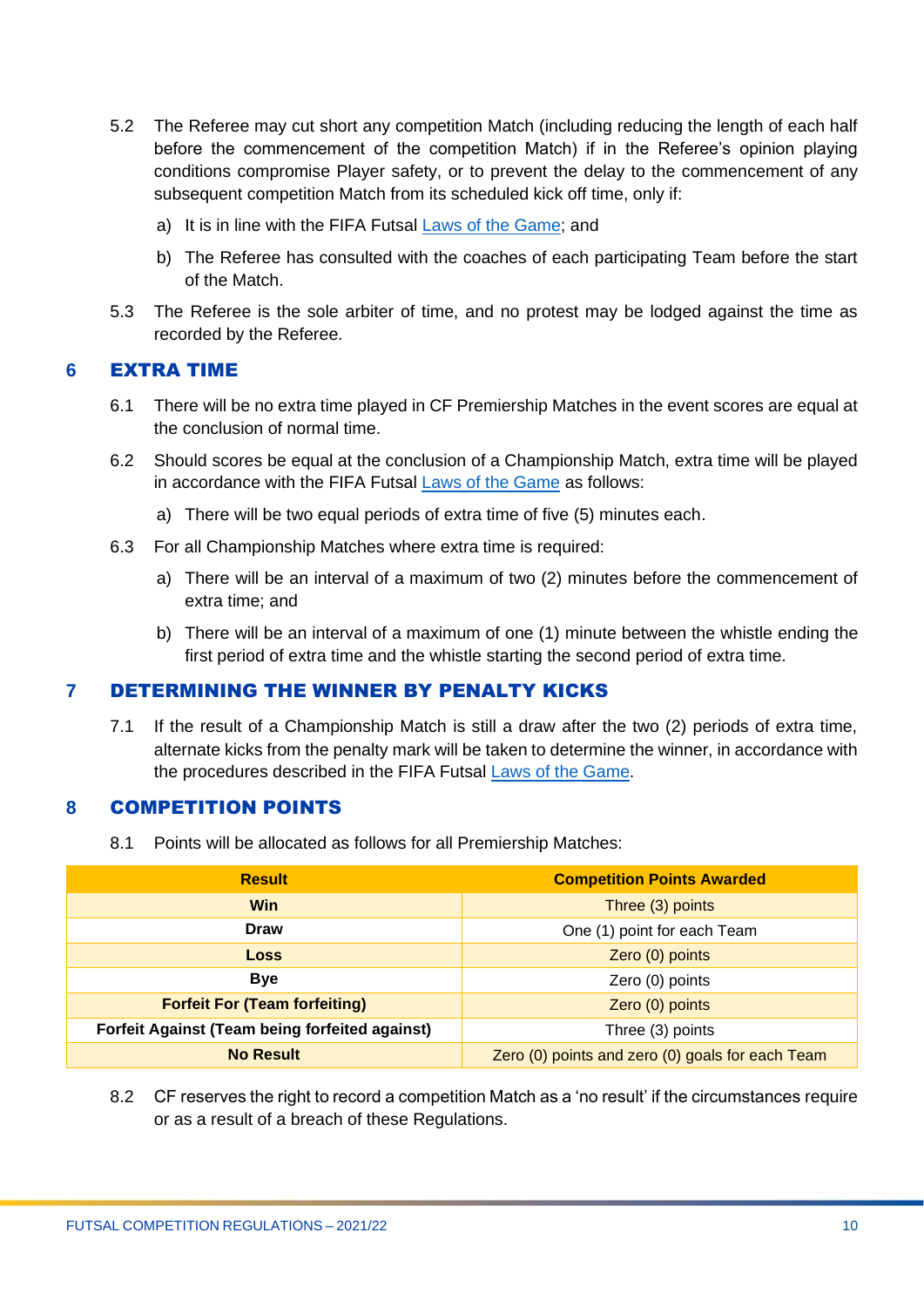#### <span id="page-10-0"></span>**9** PREMIERSHIP RANKINGS

- 9.1 CF will use the following process when determining the ranking of Teams within each competition:
	- a) Greater number of points obtained in all Premiership Matches.
	- b) If two (2) or more Teams are equal on the basis of the above criteria, their place will be determined as follows:
		- i) Greater goal difference resulting from all Premiership Matches;
		- ii) Greater goals scored from all Premiership Matches;
		- iii) Greater number of points obtained in the Premiership Matches between the Teams concerned (head to head);
		- iv) Greater number of goals scored in the Premiership Matches between the Teams concerned (head to head);
		- v) Team with the lowest number of Red Cards (direct and indirect) received in all Premiership Matches;
		- vi) Team with the lowest number of Yellow Cards received in all Premiership Matches;
		- vii) A coin toss.
	- c) Should Teams play an uneven number of games throughout a season, CF reserves the right to apply a points per Match method (points divided by Matches played), to rank Teams within each competition.
- 9.2 If less than 80% of Premiership Matches are played within the season due to unforeseen circumstances, then CF will use the following process when awarding Premierships within each competition:
	- a) Points per Match ratio considering all Matches played.
	- b) If two or more Teams are equal on the basis of the above criteria, their places will be determined as follows:
		- i) Greater goal difference resulting from all Premiership Matches played;
		- ii) Greater goals scored from all Premiership Matches played;
		- iii) Greater number of points obtained in the Premiership Matches between the Teams concerned (head to head);
		- iv) Greater number of goals scored in the Premiership Matches between the Teams concerned (head to head);
		- v) Team with the lowest number of Red Cards (direct and indirect) received in all Premiership Matches;
		- vi) Team with the lowest number of Yellow Cards received in all Premiership Matches;
		- vii) A coin toss.

#### <span id="page-10-1"></span>**10** CHAMPIONSHIP SERIES

10.1 The format of the Championship series in all Leagues will be at the sole and absolute discretion of CF.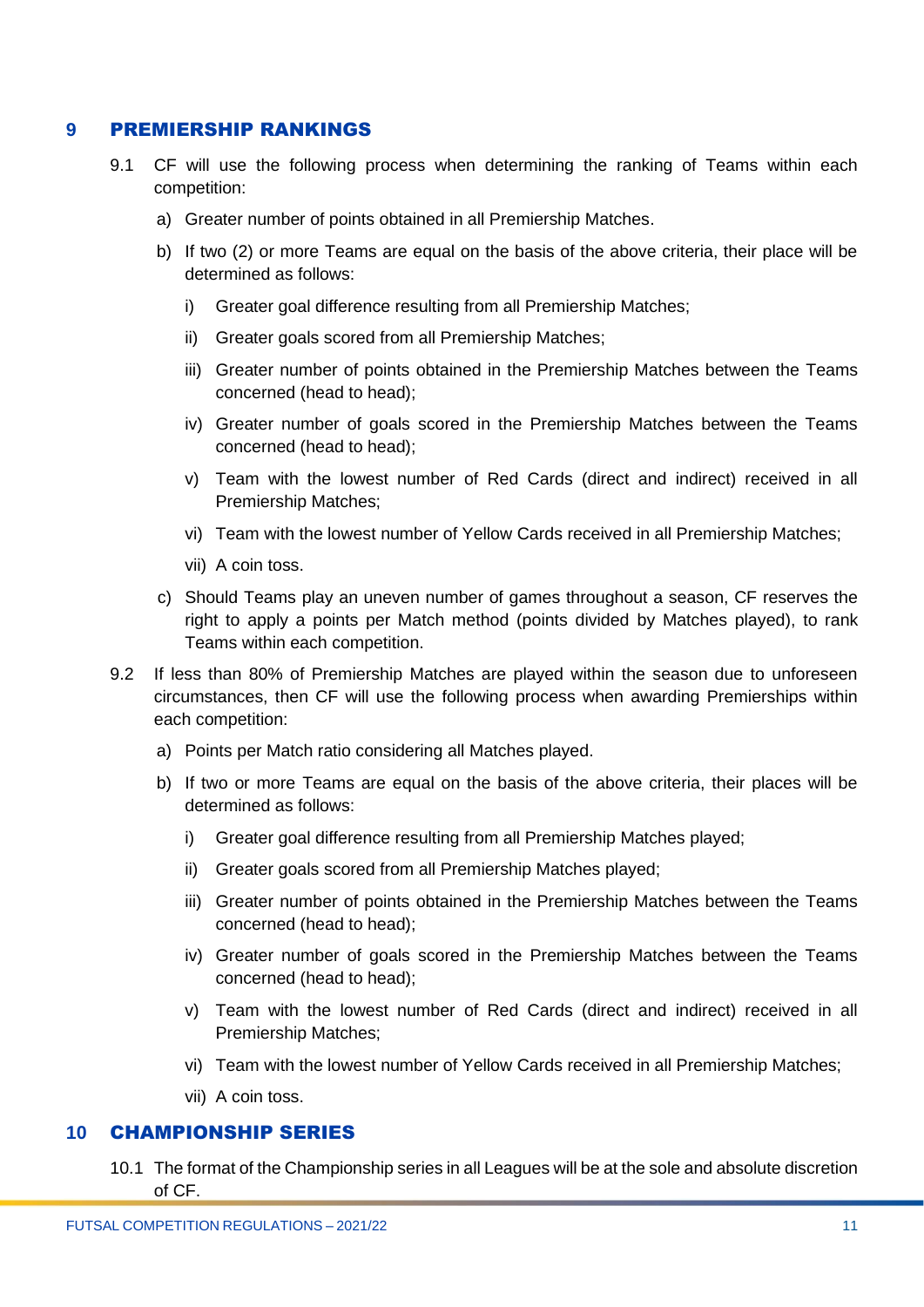- 10.2 All Championship series Matches will be played in accordance with the knockout system, single Match, in a venue to be chosen by CF.
- 10.3 For purposes of allocating a home Team, the Team appearing first in the format below will be considered the home Team for each respective Match in the Championship series.

| <b>Round</b>       | <b>Match Number</b> | Title                           | <b>Teams</b>   |
|--------------------|---------------------|---------------------------------|----------------|
|                    |                     | Semi Final 1                    | 1st v 4th      |
|                    |                     | Semi Final 2                    | 2nd $\vee$ 3rd |
| <b>Grand Final</b> |                     | Winner Match 1 v Winner Match 2 |                |

10.4 The following format will be used for the Championship series Matches for all competitions:

#### <span id="page-11-0"></span>**11** CLUBS / TEAMS REMOVED OR WITHDRAWN FROM COMPETITIONS

- 11.1 In the instance of a Team withdrawing from a competition after the competition has commenced, all fees paid are non-refundable. Extenuating circumstances may be considered at the sole discretion of CF.
- 11.2 In the event of any Club / Team being removed or withdrawn from the competitions, the following procedure will take effect to allow the altered competitions to proceed:
	- a) Removed or withdrawn before the competition has started:
		- i) All Matches involving a Club / Team that has been removed or withdrawn before the competition has started will be treated as a bye, unless CF decides to adjust the competition in some other way that will allow the competition to continue in a fair manner.
		- ii) Removed or withdrawn Clubs / Teams will be fined the prescribed amount in Schedule 2.
	- b) Removed or withdrawn during the first round of a competition:
		- i) For all opposing Clubs / Teams that have played the removed or withdrawn Club / Team (for the complete first round), points and goals against the withdrawn Club / Team will be deleted from their records and will be credited with a bye result.
		- ii) Clubs / Teams that have not played the removed or withdrawn Club / Team will obtain a bye result.
		- iii) A round of a competition refers to a full complement of competition Matches, where each Club / Team plays each other an equal number of times.
		- iv) Removed or withdrawn Clubs / Teams will be fined the prescribed amount in Schedule 2.
	- c) Removed or withdrawn during the second or subsequent round of a competition:
		- i) All points and goals acquired will be retained by opposing Teams for the completed first round (or second round if fully completed and a third round forms a part of the competition).
		- ii) Points and goals acquired against the withdrawn Club / Team will be lost and bye results will be credited for Matches that were played prior to the removal or withdrawal.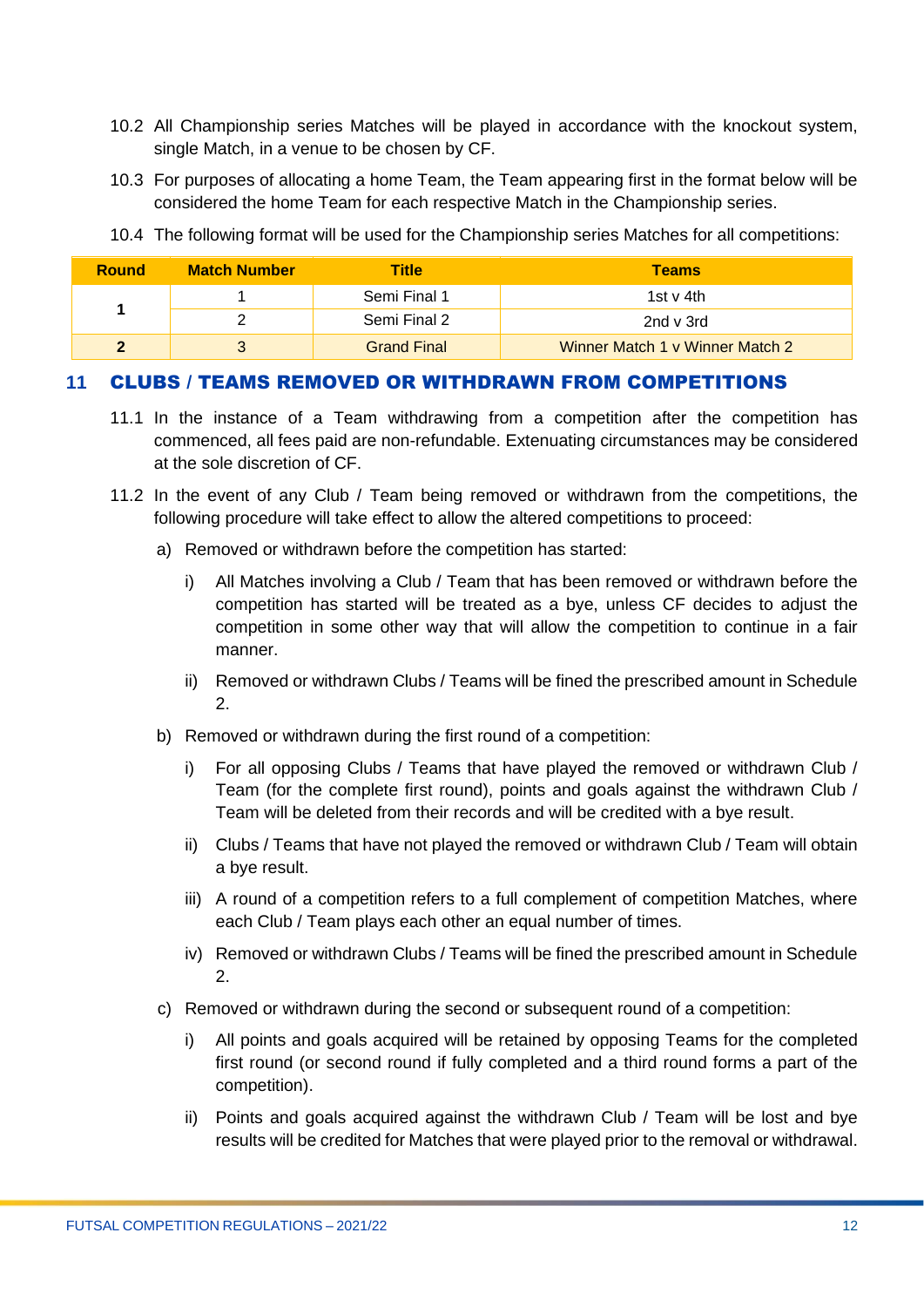- iii) For all opposing Clubs / Teams that have played the removed or withdrawn Club / Team (during a second or subsequent incomplete round), points and goals against the withdrawn Club / Team will be deleted from their records and will be credited with a bye result.
- iv) Removed or withdrawn Clubs / Teams will be fined the prescribed amount in Schedule 2.
- 11.3 Any Player or Team Official infringements (i.e. red / yellow cards) in all Matches involving a removed or withdrawn Club / Team will be upheld.

#### <span id="page-12-0"></span>**12** FORFEITS

- 12.1 A Team will be deemed to have forfeited a Match when:
	- a) They fail to fulfil an engagement to play a Match on the appointed date, time or venue; or
	- b) They refuse or fail to begin a Match five (5) minutes after the stipulated kick off time; or
	- c) They field less than three (3) of their registered Players at the start of any Match; or
	- d) At any point during the Match they cannot field at least three (3) of their registered Players; or
	- e) An ineligible Player as defined in these Regulations participates in the Match; or
	- f) Any other scenario within the Regulations or the DDR that stipulates a forfeit of the Match.
- 12.2 In the event of any Team forfeiting its Match, the following procedure will take effect:
	- a) Three (3) points and five (5) goals will be allocated for the Match to the opposition Team, with the offending Team receiving zero (0) points and zero (0) goals, unless the goal difference for the Team receiving the forfeit is greater than five (5), in which case the score will remain the same, with goal scorers for the offending Team to be removed.
	- b) Where a forfeit has been applied:
		- i) The statistics (goal scorers and Matches played) of the non-offending Team will be retained; and
		- ii) The statistics (goal scorers and Matches played) of the offending Team will be removed.
	- c) Where a forfeit has been applied, red cards issued during the Match will be retained and yellow cards issued during the Match will be removed.
	- d) The offending Team will be fined the prescribed amount as outlined in Schedule 2 of these Regulations.
	- e) Where a Match is forfeited within 24 hours of the scheduled kick off time, the offending Team is required to pay all appropriate Match Officials fees, whether they were the home or away Team for the Match.
- 12.3 In the event a Team should forfeit a second Match during the season, the offending Team will be deducted a further three (3) competition points, in addition to the procedure outlined in Section 2 Article 12.2.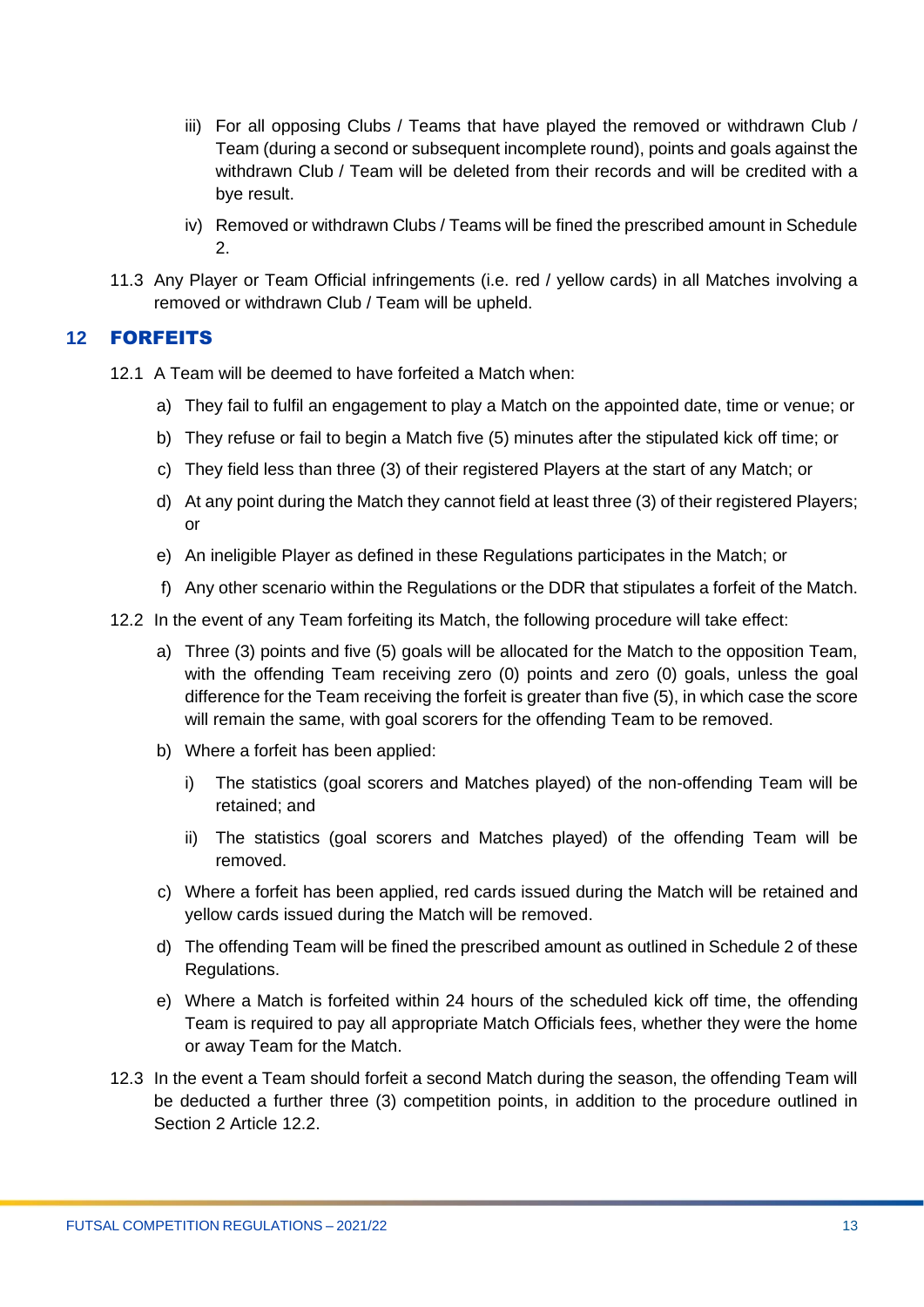- 12.4 In the event a Team should forfeit a third Match during the season, the Team involved will be required to show cause as to why they should not be expelled from the competition, in addition to the procedure outlined in Section 2 Articles 12.2 and 12.3.
- 12.5 Should a Team forfeit its last scheduled Premiership Match without prior written advice from CF permitting the Match to be rescheduled, the Team that causes the Match to be forfeited will not be eligible to participate in the Championship series.
- 12.6 On the competition ladder, a forfeit will count as a Match played.

#### <span id="page-13-0"></span>**13** POSTPONED MATCHES

- 13.1 Matches may only be postponed by the Referee or CF.
- 13.2 A Match may be postponed if:
	- a) The lighting at the venue fails such that in the opinion of the Referee it is impossible or unsafe to continue to play;
	- b) The Referee determines that playing conditions have become unsafe or untenable for any reason; or
	- c) A significant injury occurs where a Player cannot be moved and an ambulance is required to attend, with the delay being longer than ten (10) minutes.
- 13.3 In the event of any Match not being played over which neither Team has any control:
	- a) The Match must be played within fourteen (14) days of the first postponement.
	- b) CF will determine the new date, time and venue to play the postponed Match. Such a decision is not open to appeal or review.
- 13.4 After the commencement of the Match, should play be postponed due to any reason as outlined in Section 2 Article 13.2, and the Match cannot be completed in full, the following principles will apply:
	- a) If fifty-one percent (51%) or more of normal time of a Match has been played, then the score at the time of postponement may stand.
	- b) If the Match is postponed prior to half time and CF has approved the Match to be rescheduled, then the Match is to be replayed in full.
- 13.5 Where a fixture is incorrectly reported as abandoned by the Referee where circumstances show clearly that the Match was actually postponed, CF will treat the Match as postponed.

#### <span id="page-13-1"></span>**14** ABANDONED MATCHES

- 14.1 Matches may only be abandoned by a decision of the Referee. In the absence of a Referee, CF shall have the designated authority to recommend the abandoning of any Matches as deemed necessary by CF.
- 14.2 A Match may be abandoned if:
	- a) It is determined that the conditions for Players, coaches, Match Officials or supporters have become unsafe or untenable for any reason; or
	- b) Both Teams refuse or fail to begin a Match five (5) minutes after the stipulated kick off time.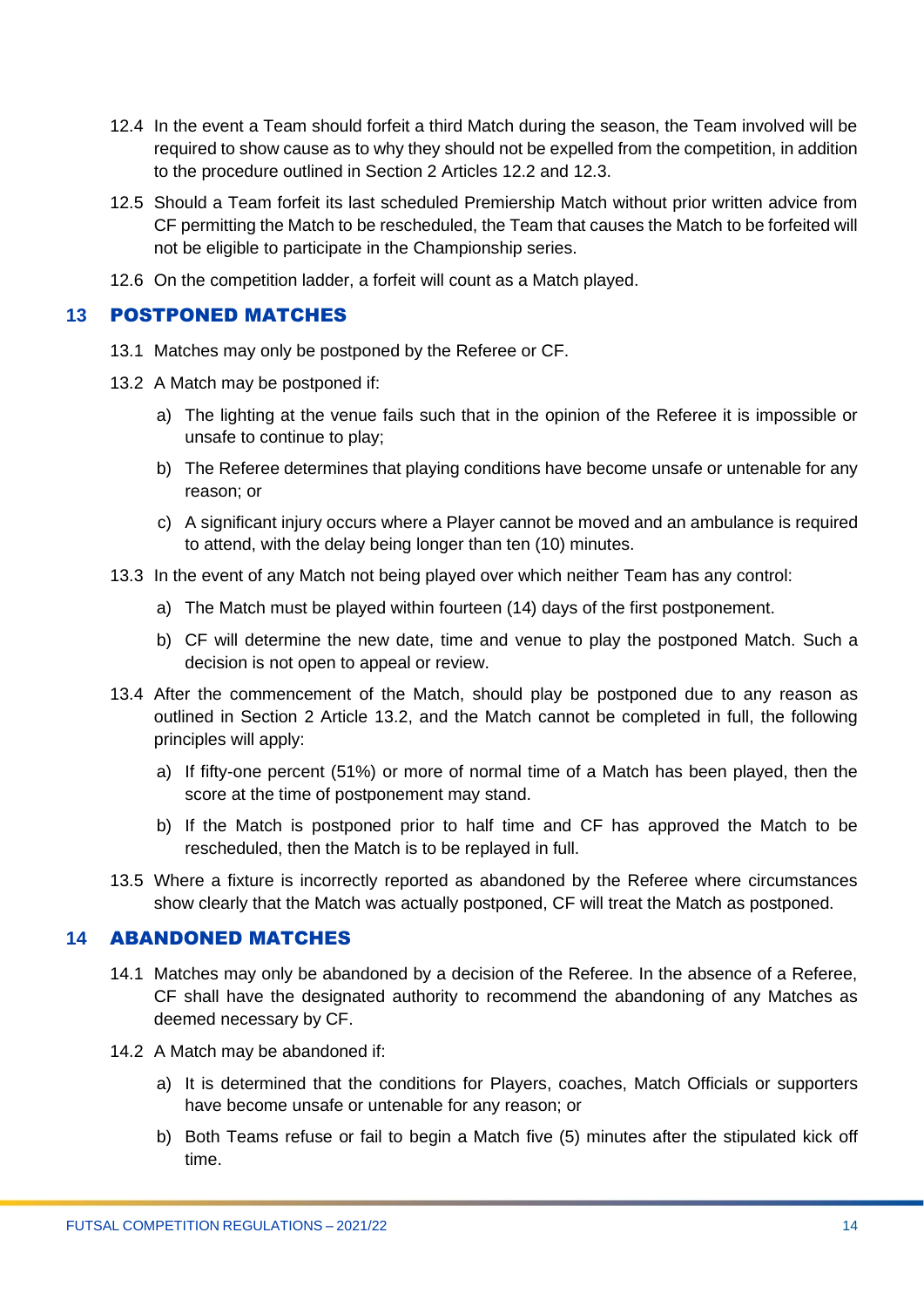- 14.3 In cases where a Match has been abandoned by the Referee, the Disciplinary Tribunal may investigate the circumstances of the abandonment and impose such sanctions as it deems fit on Teams, Team Officials, Players and/or spectators adjudged to be associated with the abandonment.
- 14.4 After the commencement of the Match, should play be abandoned due to any reason as outlined in Section 2 Article 14.2, and the Match cannot be completed in full, the following principles will apply:
	- c) If fifty-one percent (51%) or more of normal time of a Match has been played, then the score at the time of postponement may stand.
	- d) If the Match is postponed prior to half time and CF has approved the Match to be rescheduled, then the Match is to be replayed in full.
- 14.5 Should a Team, Team Official, its Players or spectators be found to have caused the abandonment of the Match, the Match will be forfeited by that Team to the opposition.
- 14.6 Should both Teams be found to have caused the abandonment of the Match, the Match will not be replayed, and the outcome of the Match will be recorded as a no result in accordance with Section 2 Article 8

#### <span id="page-14-0"></span>**15** EXTREME WEATHER CONDITIONS

15.1 All Teams should refer to the [Capital Football Extreme Weather Policy](https://capitalfootball.com.au/wp-content/uploads/2018/03/20180302-PLC-2018-Extreme-Weather-Policy-FINAL.pdf) for information about extreme weather conditions.

#### <span id="page-14-1"></span>**16** HOT WEATHER AFFECTED MATCHES

- 16.1 When high temperatures occur on Match day, the Referee and/or CF may determine:
	- a) To play the Match under standard conditions;
	- b) To play the Match with provision for 'drinks' breaks; or
	- c) To delay or postpone the Match.
		- i) Should a 'drinks' break be implemented, it will be halfway through each half and each for a duration of 1 minute.
- 16.2 If in accordance with the [Capital Football Extreme Weather Policy,](https://capitalfootball.com.au/wp-content/uploads/2018/03/20180302-PLC-2018-Extreme-Weather-Policy-FINAL.pdf) it is deemed that the temperature is too high for the Match to either be played or continue to be played, the Referee and Teams will consult with CF prior to Matches being postponed.

#### <span id="page-14-2"></span>**17** MATCH DEFERMENTS

- 17.1 A Team may seek permission from CF to have Matches deferred in the following cases:
	- a) When an epidemic affects the availability of Players.
	- b) When three (3) or more Players from one (1) Team are involved in CF approved representative Matches or duties (including training camps or official training sessions) or National Team representative Matches or duties (including training camps or official training sessions).
	- c) In circumstances which CF at its discretion considers of sufficient weight to merit a deferral.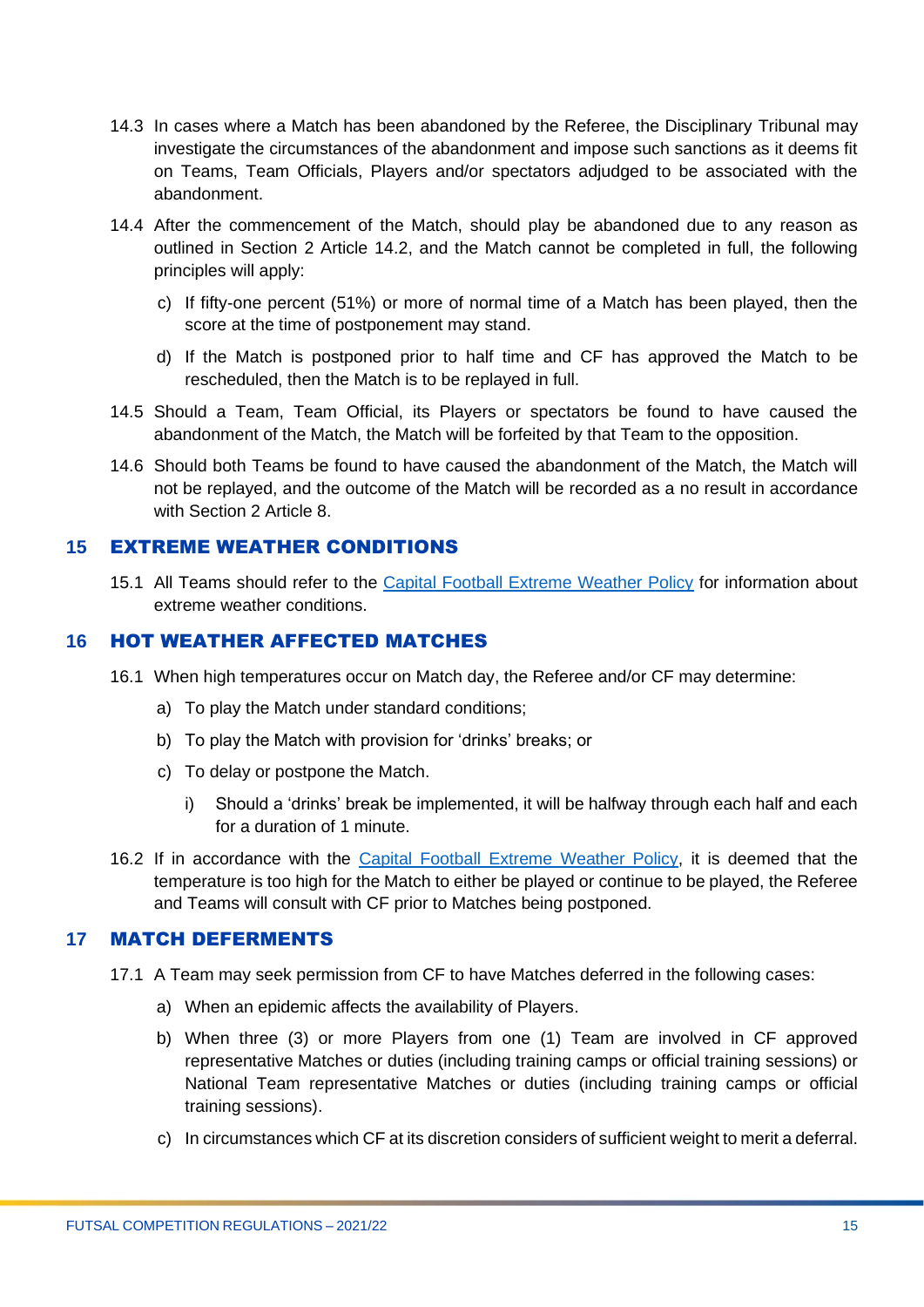17.2 Teams seeking to defer Matches pursuant to Section 2 Article 17.1 b) and c) must submit their request in writing to CF giving a minimum 14 days' notice of the date on which deferment will be sought.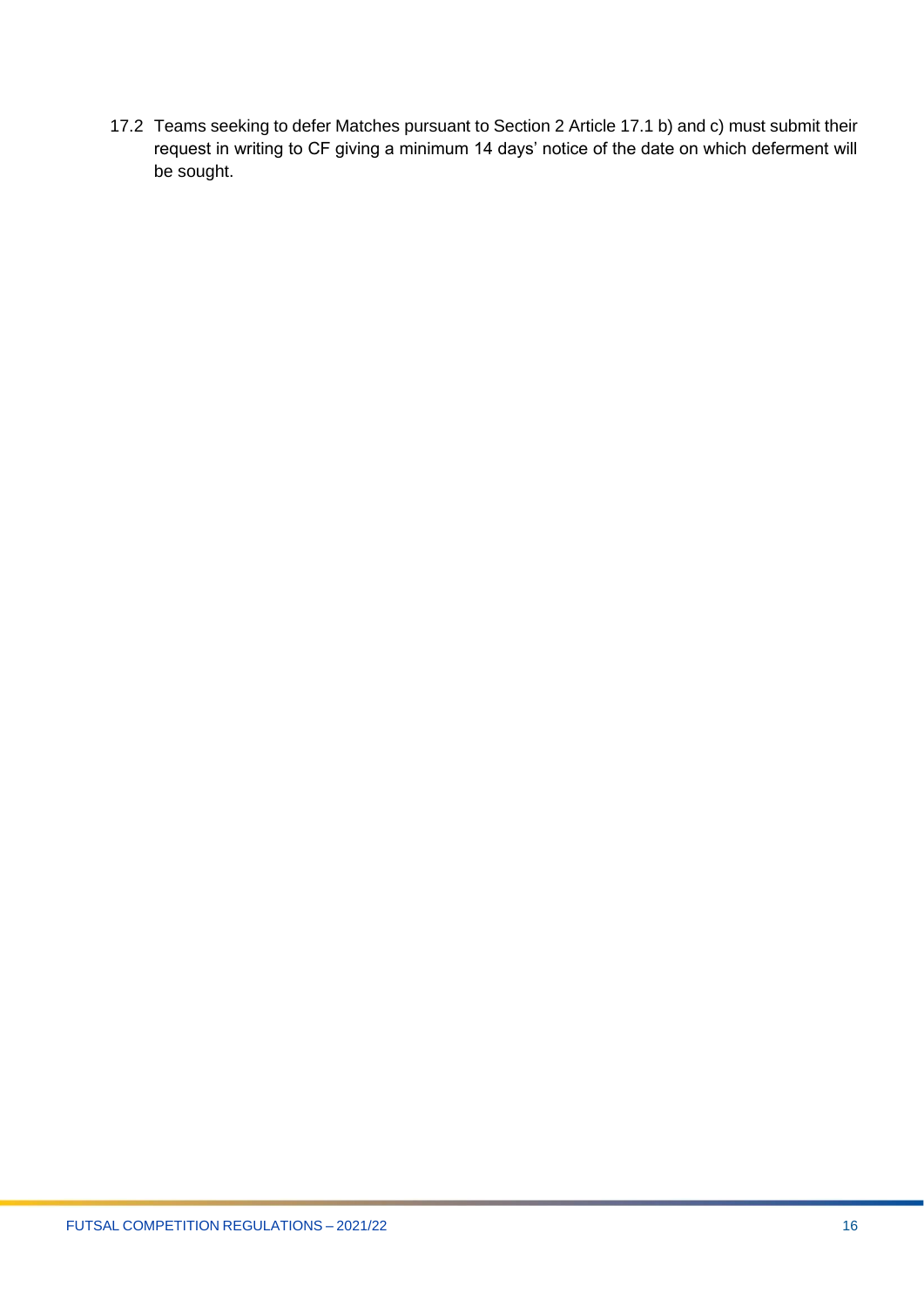### <span id="page-16-0"></span>SECTION 3: ELIGIBILITY & MOVEMENT

#### <span id="page-16-1"></span>**1** AGE ELIGIBILITY

1.1 For Senior Social Futsal, Players must be a minimum of sixteen (16) years of age at 31 December of the relevant year.

#### <span id="page-16-2"></span>**2** ELIGIBILITY AND INELIGIBILITY OF PLAYERS

- 2.1 Eligible Players:
	- a) An eligible Player is one that meets all registration requirements within these Regulations and is not ineligible according to any article of these Regulations.
- 2.2 Ineligible Players include:
	- a) A Player not registered in the National Registration System to Capital Futsal.
	- b) Suspended Players.
	- c) A Player who is required to stand down for receiving a suspension as a result of caution accumulation.
	- d) A Player that has been expelled from a Match or suspended as a result of caution accumulation on the day/s prior to a Match but prior to receiving their Notice of Suspension in accordance with the DDR.
	- e) A Player that has been expelled from a Match on the same day as the Match but played earlier in the day.
	- f) A Player that is deemed ineligible due to any Article of these Regulations or pursuant to the DDR.
- 2.3 Any Team will automatically lose a Match on forfeit in accordance with Section 2 Article 12.1 if an ineligible Player participates in the Match. Additionally, the Team, Team Official/s and / or Player may be further sanctioned in accordance with the DDR.
- 2.4 Any Player who knowingly plays as an ineligible Player may be suspended for up to four (4) Matches and further sanctions may be applicable under the DDR.
- 2.5 For clarity, it is the Team's absolute responsibility to ensure that it fields eligible Players in any Match.
- 2.6 Where a Team plays an ineligible Player:
	- a) Any participating Team can make a claim on Player ineligibility to CF.
	- b) Any claims of ineligibility must be received within two (2) business days of the final whistle of the Match in question.
	- c) If CF finds that a Team has played in ineligible Player outside of the timeline in Section 3 Article 2.6 b), then the Team and Player can still be sanctioned in accordance with the DDR and Section 3 Articles 2.3 and 2.4 of these Regulations.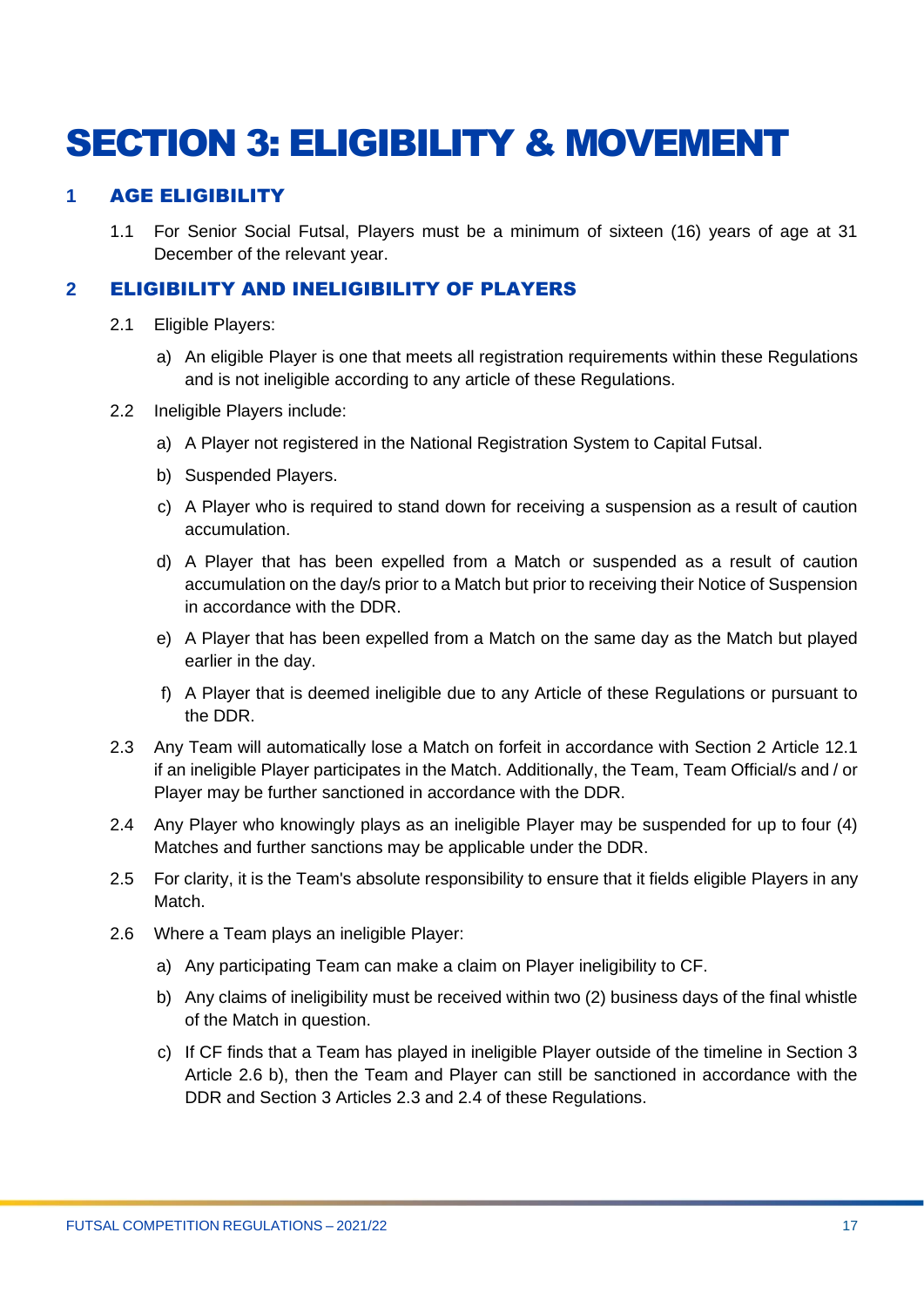2.7 Where a Team can prove to the satisfaction of CF that an administrative error resulted in rendering a Player ineligible, CF may deem the Player eligible.

#### <span id="page-17-0"></span>**3** ELIGIBILITY & PLAYER MOVEMENT IN PREMIERSHIP MATCHES

- 3.1 For all Leagues:
	- a) A Player may be borrowed from any division below, or up to one (1) division higher.
	- b) A Player's division is considered to be the division in which the highest Team they are registered with plays in.
	- c) Players cannot be borrowed from another Team in the same competition in which they are playing.
	- d) A Team borrowing Players must have a minimum of three (3) and a maximum of six (6) of their own registered Players playing in the Match.
	- e) Borrowed Players are not permitted to be used during Championship Matches.
	- f) A Player is not allowed to participate in two (2) different Teams within the same division.

#### <span id="page-17-1"></span>**4** ELIGIBILITY OF PLAYERS IN CHAMPIONSHIP MATCHES

- 4.1 For all Leagues:
	- a) Players must have played a minimum of five (5) Matches throughout the season and registered a minimum of four (4) weeks prior to the Championship series beginning.

#### <span id="page-17-2"></span>**5** MIXED SOCIAL

- 5.1 Mixed Social Teams are required to have a minimum of two female Players on the pitch at all times.
	- a) In the event where only one (1) female Player is present at the start of the Match, the Match may proceed, subject to the opposition's agreement, and the Team must play one (1) Player down, i.e. the female Player cannot be replaced by an additional male Player.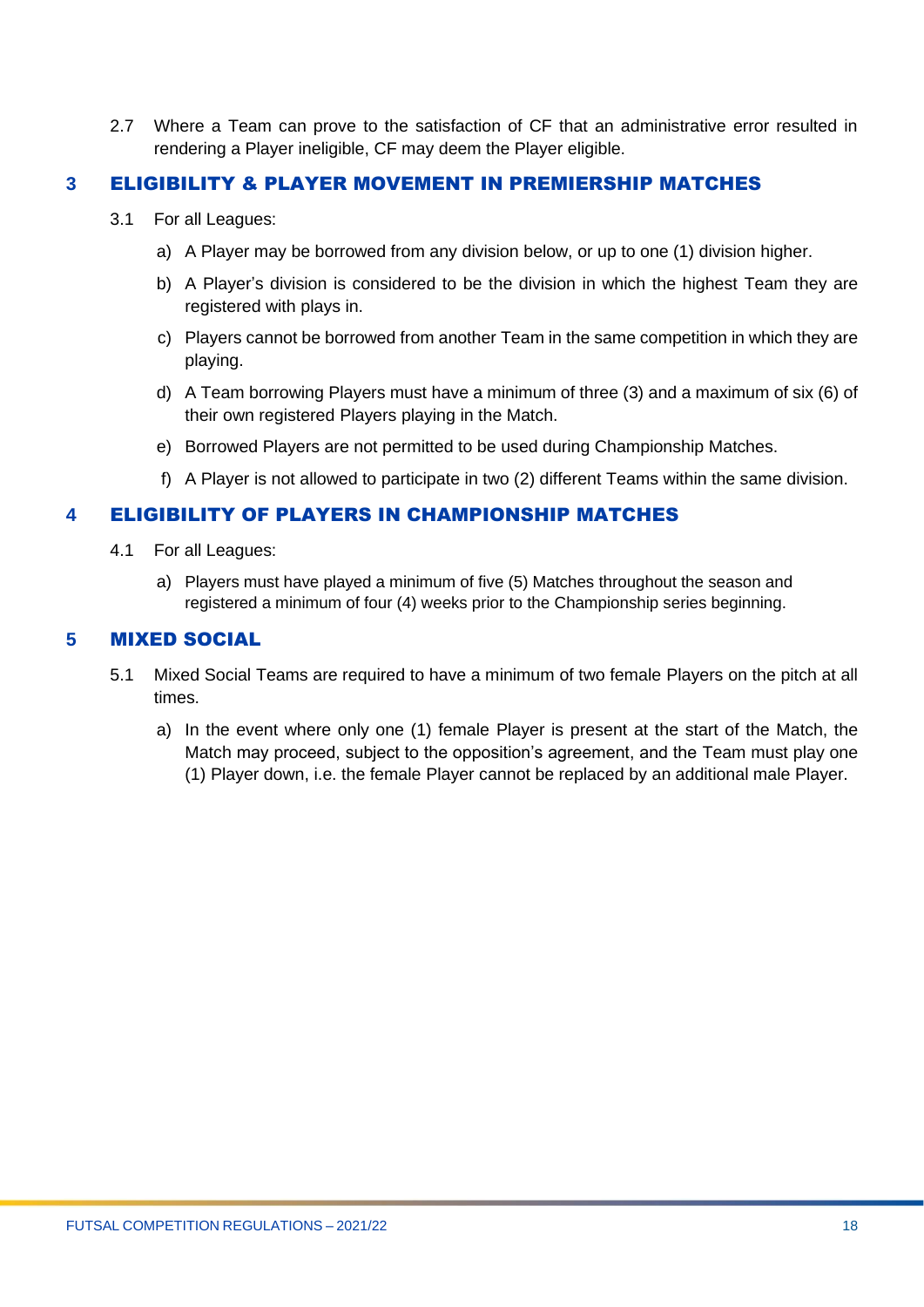## <span id="page-18-0"></span>SECTION 4: NOMINATIONS & REGISTRATION

#### <span id="page-18-1"></span>**1** NOMINATIONS

- 1.1 Team nominations shall be:
	- a) Completed in accordance with the process defined in the information packs released before each season.
	- b) Accompanied by the appropriate fees.
	- c) Accompanied by the appropriate documentation.
- 1.2 CF reserves the right to refuse any Team's nomination. Nominations may be refused as a result of:
	- a) Incomplete lodgement of nomination forms and/or payments.
	- b) Lodging of fraudulent registration details.
	- c) A Team's un-financial status with the association.
	- d) A Team's playing status, i.e. outstanding suspensions etc.
- 1.3 Team nominations will only be accepted during the official nomination period.
- 1.4 Nomination periods will be defined in the information packs released before each season.
- 1.5 Any Team nominations submitted outside the official nomination period may incur an additional late entry fee as set out in Schedule 2 and cannot be guaranteed entry into the competition.
- 1.6 CF may accept late nominations for respective competitions provided that:
	- a) The production of the draws will not be delayed.
	- b) The resultant competition is not disadvantaged by the entry of one additional Team.
	- c) The Team being entered late can be placed in a competition equivalent to the ability of the Team.
- 1.7 A late Team nomination that could be placed instead of a bye may be accepted provided there is sufficient venue capacity available.

#### <span id="page-18-2"></span>**2** PLAYER STATUS

- 2.1 Each Player must self-register on the National Registration System via Capital Futsal.
- 2.2 All Players must be registered as Amateur Players.

#### <span id="page-18-3"></span>**3** REGISTRATION PERIODS

3.1 Players are able to register at any point during the season.

#### <span id="page-18-4"></span>**4** REGISTRATION PROCESSES

4.1 Players: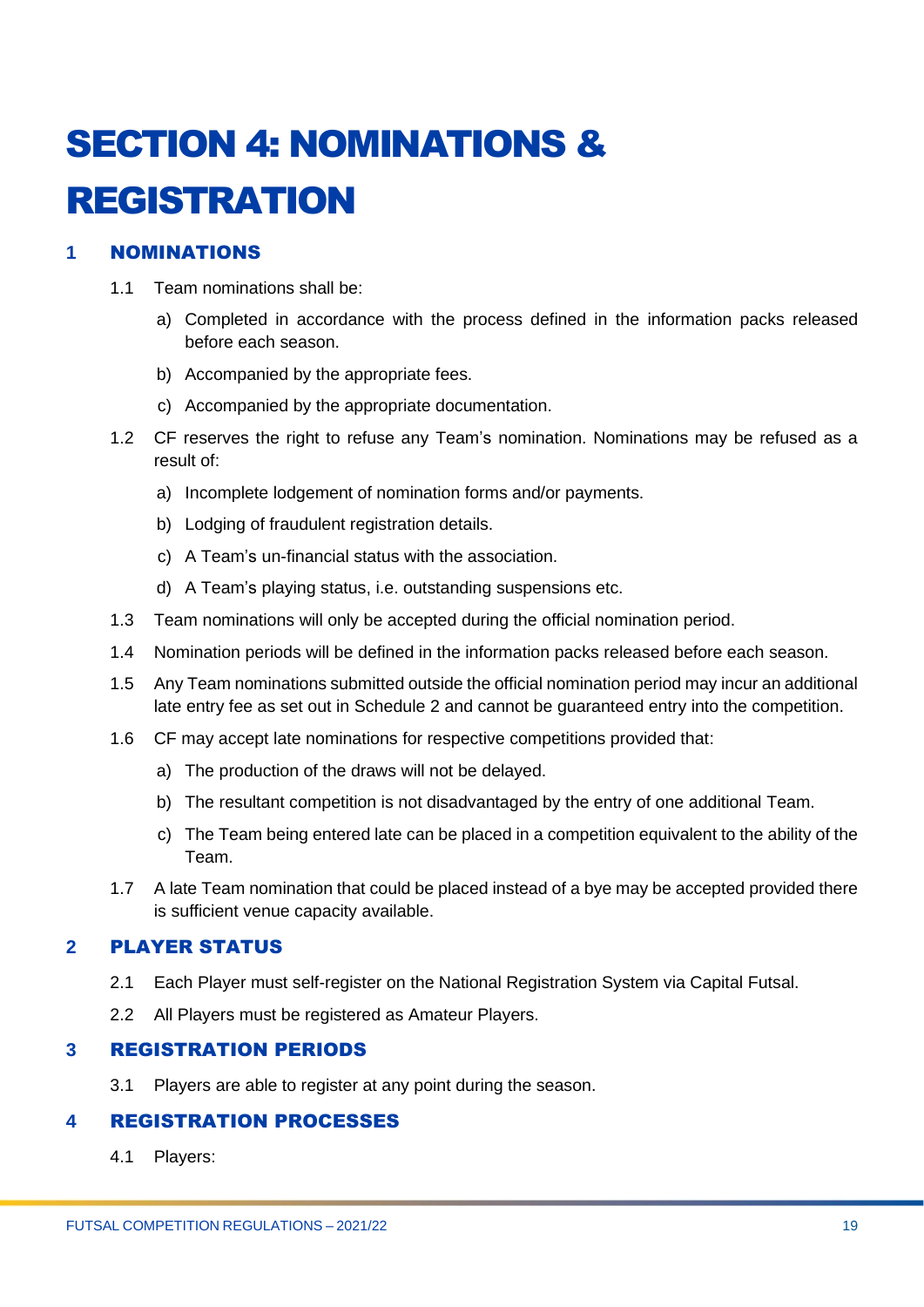- a) A Player may only be registered for a maximum of three (3) Teams participating in social futsal competitions each season.
- b) Players must register via Play Football to the Club Capital Futsal.
- 4.2 Club and Team Officials:
	- a) All Club and Team Officials (including but not limited to coaches, managers, physiotherapists and Club committee members), are required to register via the National Registration System.
	- b) All Club and Team Officials must ensure they meet the relevant child protection requirements.
- 4.3 If it is deemed that a Player's registration has been accepted as a result of a false statement by the Player or by the Team through which they are registered, without which the registration would not have been approved, the Player will be considered an unregistered Player and the Team liable to such penalties as set out in Schedule 2.

#### <span id="page-19-0"></span>**5** TEAM LISTS

- 5.1 All Teams are required to submit a Team list for the season when submitting the nomination form.
- 5.2 The Team list can be added to at any time via email to the CF Competitions team.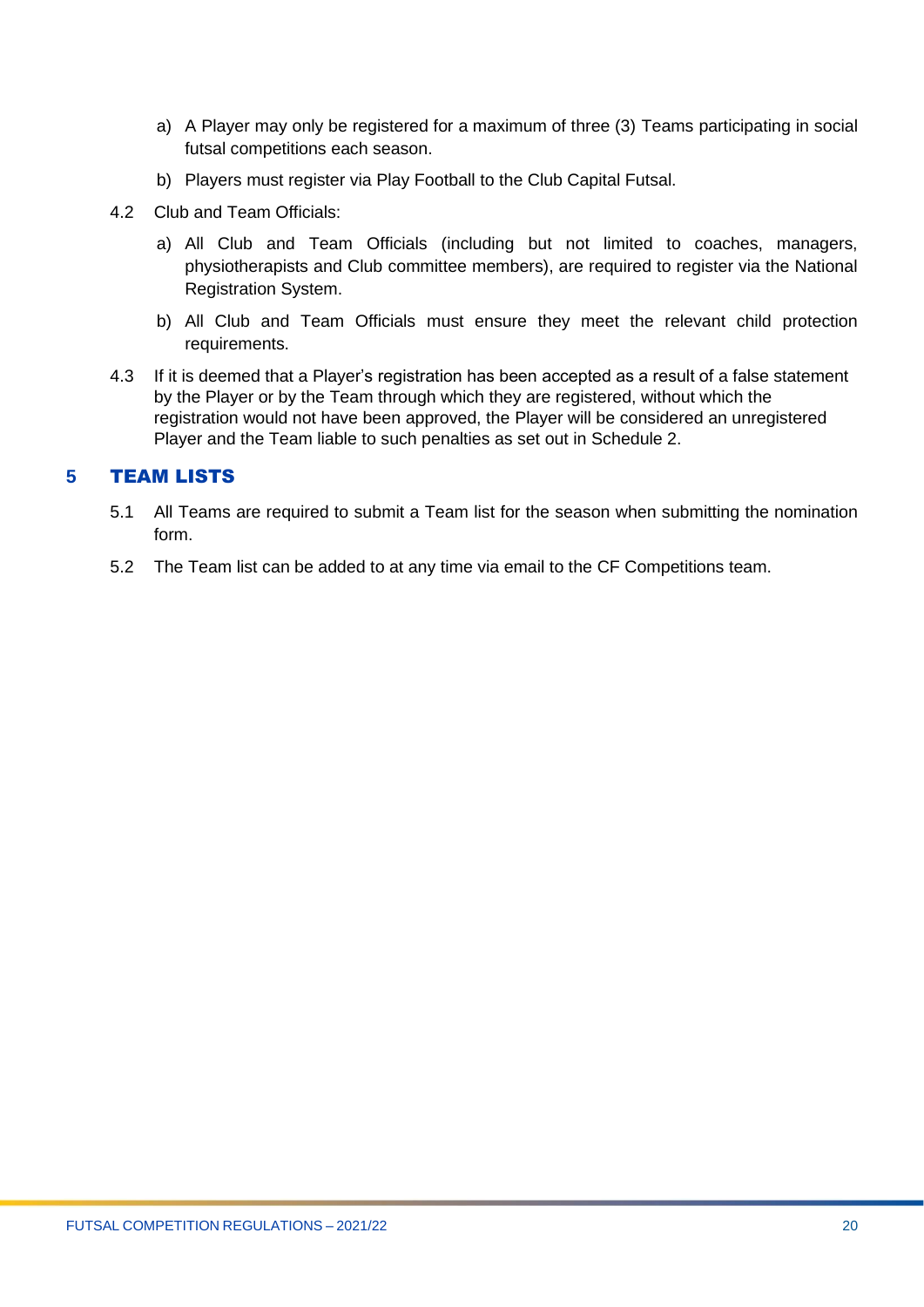### <span id="page-20-0"></span>SECTION 5: MATCH DAY

#### <span id="page-20-1"></span>**1** MATCH BALLS

- 1.1 Both Teams are required to provide a Match ball to the Referee prior to kick off.
- 1.2 Failure to supply Match balls will result in a fine in accordance with Schedule 2.
- 1.3 CF will provide each FPL Team with one Match ball at the beginning of the season.
- 1.4 The following sizes of footballs are applicable to the different age grades:

| <b>Size</b> | <b>Age Grade</b> |  |
|-------------|------------------|--|
|             | U12 and under    |  |
|             | U13 and older    |  |

#### <span id="page-20-2"></span>**2** PLAYING STRIPS / EQUIPMENT

- 2.1 As per the FIFA Futsal [Laws of the Game:](https://digitalhub.fifa.com/m/10690cc74b6dd26d/original/Laws-of-the-game-Futsal-2021.pdf)
	- a) The two Teams must wear colours that distinguish them from each other as well as from the Match Officials.
		- i) Each goalkeeper must wear colours that are distinguishable from those of the other Players and the Match Officials. If the jerseys of the two goalkeepers are the same colour and neither has another jersey to change into, the Referee may allow play to begin.
	- b) Undershirts must be a single colour which is the same as the main colour of the shirt sleeve or comprise a pattern/colour which exactly replicate(s) the shirt sleeve.
	- c) Undershorts/tights must be the same colour as the main colour of the shorts or the lowest part of the shorts – Player s of the same Team must wear the same colour.
- 2.2 In the opinion of the Match Official, where the colours of both Teams are sufficiently similar, it is the responsibility of the away Team to change into an alternate coloured strip.
	- a) For social futsal competitions, bibs are able to be used as an alternate strip.
	- b) For the 2021-22 social futsal season, bibs will not be provided by CF Venue Managers. Should Teams require bibs / alternate strips, they will need to provide their own.
- 2.3 For Futsal Premier League, Teams are required to provide bibs for substitutes.
- 2.4 As per the FIFA Futsal [Laws of the Game,](https://digitalhub.fifa.com/m/10690cc74b6dd26d/original/Laws-of-the-game-Futsal-2021.pdf) the wearing of jewellery is not permitted.
- 2.5 Medic Alert bracelets are the only jewellery approved to be worn. All Medic Alert bracelets must be securely taped to the body, and the Match Official must be informed of them being worn prior to the Match.

#### <span id="page-20-3"></span>**3** MINIMUM NUMBER OF PLAYERS

- 3.1 For Futsal Premier League:
	- a) A minimum of four (4) Players, including a goalkeeper, are required on the pitch to commence the Match.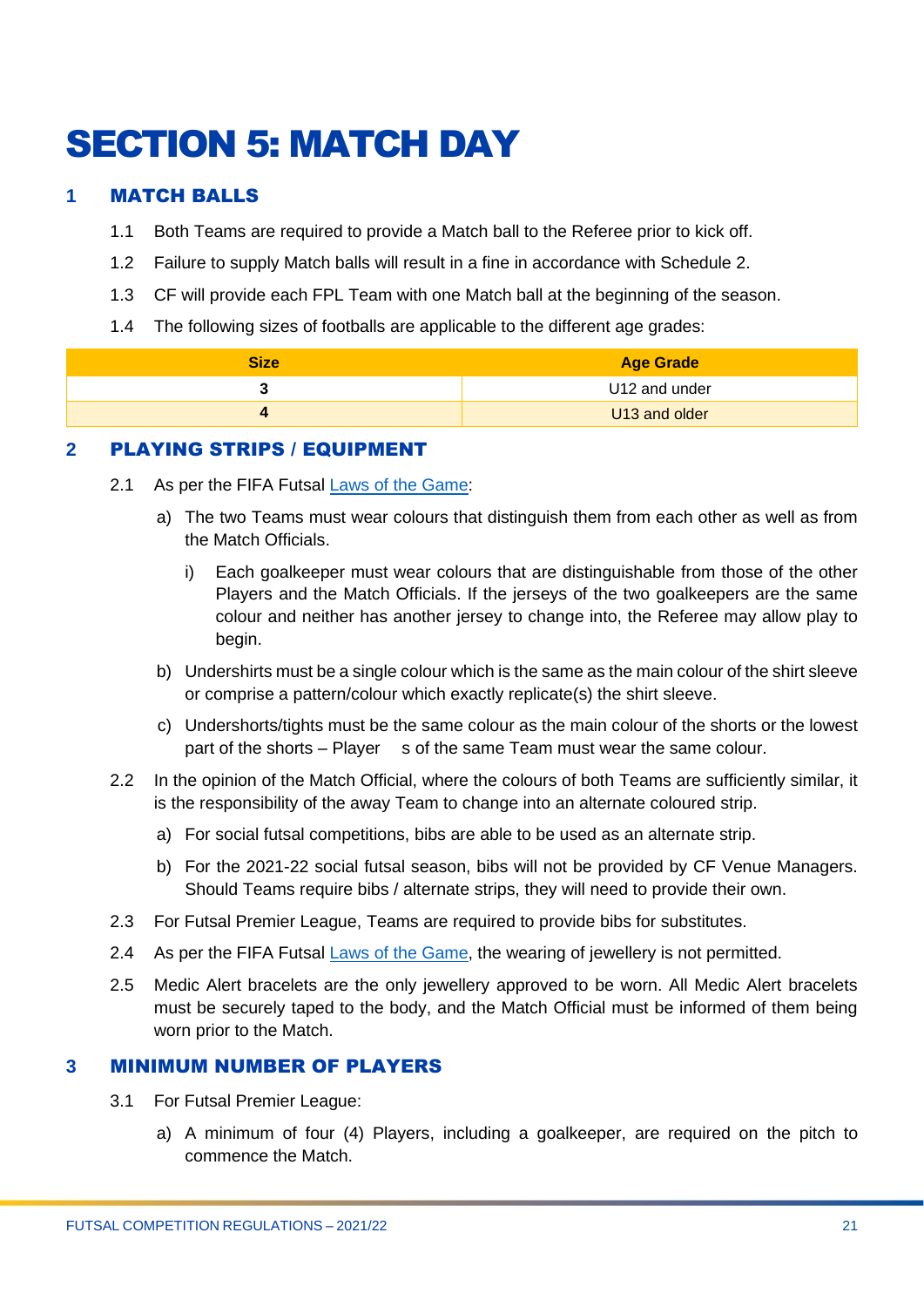- b) Should the opposing Team agree, the Match may commence should a Team have a minimum of three (3) Players, including a goalkeeper, on the pitch.
- 3.2 For Social Futsal:
	- a) A minimum of three (3) Players, including a goalkeeper, are required on the pitch to commence the Match.
- 3.3 Should any Team have less than three (3) Players on the court during the Match, the Match will be abandoned.

#### <span id="page-21-0"></span>**4** TECHNICAL AREA

- 4.1 For Futsal Premier League:
	- a) Only currently registered and eligible Players, Coaches and Team Officials are allowed in the technical area during Matches. For clarity, a Player or Team Official who is under suspension must not occupy a seat in the technical area.
	- b) A maximum of thirteen (13) persons are allowed to sit on the bench at any one time, including a maximum of nine (9) substitute Players and four (4) registered Team Officials.
	- c) All Players in the technical area must wear a bib that contrasts with the colours worn by Players of both Teams, Match Officials and bibs of the opposing Team.
		- i) For the 2021 FPL Competition, bibs do not have to be passed during the substitution process.
	- d) All Team Officials in the technical area must wear clothing that contrasts with the kit of the Players and Match Officials on the pitch. Should their clothing clash, they may be asked by a Match Official to wear a bib that does not clash with the colours of the Players and Match Officials.
	- e) All substitutes on the bench must remain seated unless moving to and from warm up.

#### <span id="page-21-1"></span>**5** VENUE MANAGERS

- 5.1 CF may appoint Venue Managers to scheduled Premiership and Championship Matches.
- 5.2 A Venue Manager is an independent person who is appointed to organise the venue and Matches.
- 5.3 A Venue Manager is required to submit a report to CF on the Team's compliance with the Regulations and venue compliance.
- 5.4 Should a Venue Manager report non-compliance, the Team may be sanctioned in accordance with the DDR

#### <span id="page-21-2"></span>**6** IDENTIFICATION

- 6.1 All Players listed on the Team sheet must have in their possession some legitimate form of photographic identification which must be produced at the request of the Venue Manager, Competition Coordinator or Referee. Legitimate forms of photographic identification may include a Drivers License, Proof of Age Card, School/University Issued ID Card, or Passport.
- 6.2 Failure to produce a legitimate form of photographic identification may result in forfeits being applied against the offending Team, or the Team in which the offending Player is listed with.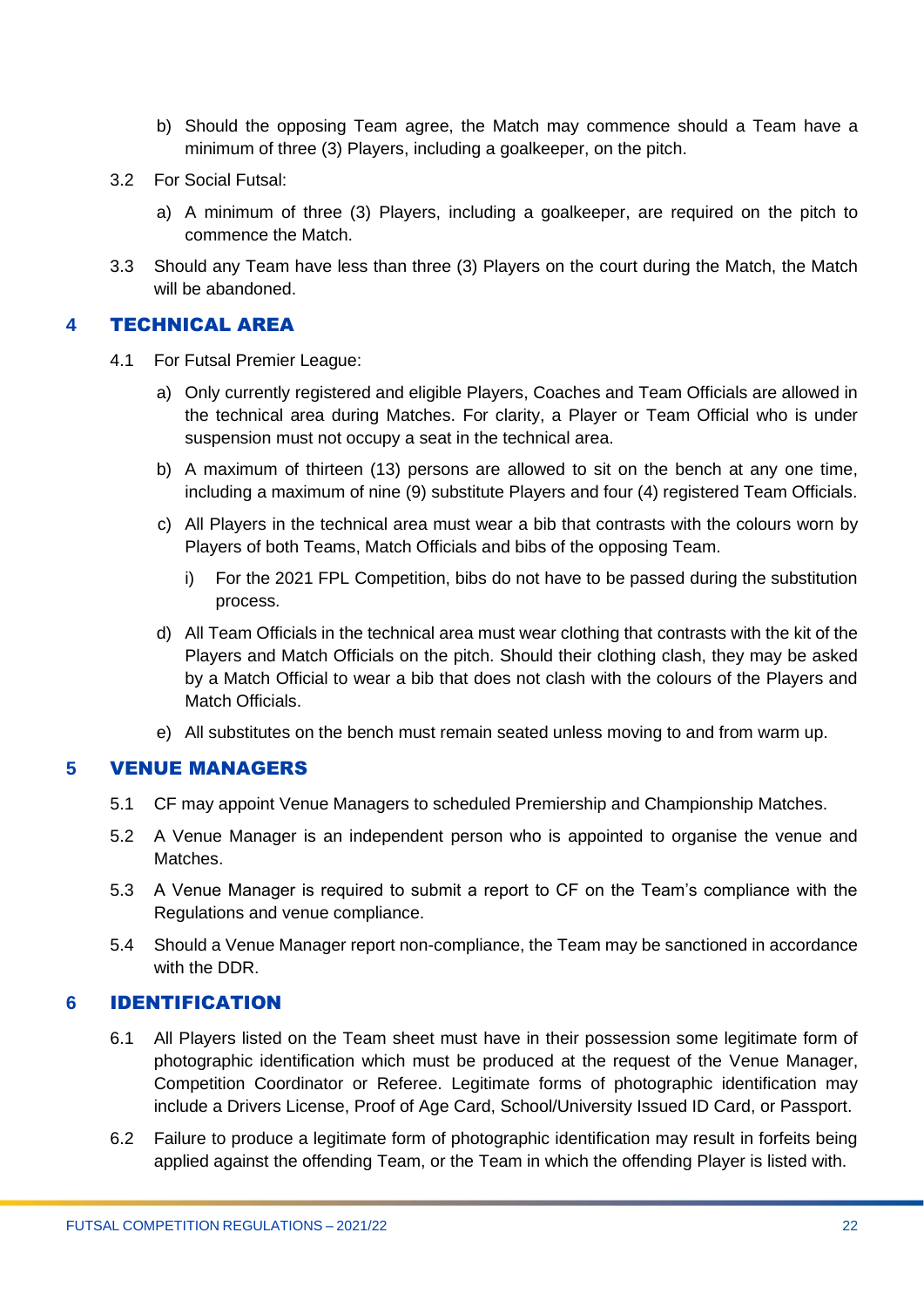6.3 The detection of a breach against a status or registration regulation after viewing the opposing Team's identification record may be the subject of a protest by that Team but will not be cause for the Match not to be played or to be abandoned. Such protests will only be considered if they are forwarded in writing to the CF Competitions team within forty-eight (48) hours of the event.

#### <span id="page-22-0"></span>**7** TEAM SHEETS

- 7.1 Team sheets will be supplied by the Venue Manager on the night, but Venue Managers are not responsible for ensuring Team sheets are filled out.
- 7.2 It is the responsibility of the respective Teams to ensure that Team sheets are correct and include all Players' names, FA numbers and shirt numbers at least five (5) minutes prior to the start of the Match
- 7.3 Only Players correctly listed on the Team sheets will be permitted to participate. Changes can be made to the Team sheet up until the commencement of the second half of play.
- 7.4 Should a Player take the court that is not listed on the Team sheet, it will result in a fine and penalty as set out in Schedule 2.
- 7.5 The Referee may refuse to let a Team take the court until that Team's part of the Team sheet has been presented to the Referee.
- 7.6 Team sheets must be shown to the captain or manager of the opposing Team at their request.
- 7.7 At the conclusion of the Match, representatives from both Teams are required to sign the Team sheet to verify the score. Managers may also record any comments relating to purported breaches of these Regulations.
- 7.8 Any Player under suspension from CF will have their name noted on the Team sheet under the section titled 'Players Stood Down' and will not be permitted to play. Any suspended Player who takes to the court will result in penalties as set out in Schedule 2.
- 7.9 Team sheets will not be used for mini's programs although an attendance register is to be maintained.
- 7.10 Any Player or Team Official supplying false information may be subject to sanctions under the DDR.

#### <span id="page-22-1"></span>**8** RESULT OF THE MATCH

8.1 The CF appointed Venue Manager on the night will be responsible for entering the Match results on SportsTG within twenty-four (24) hours after the final Match of the night.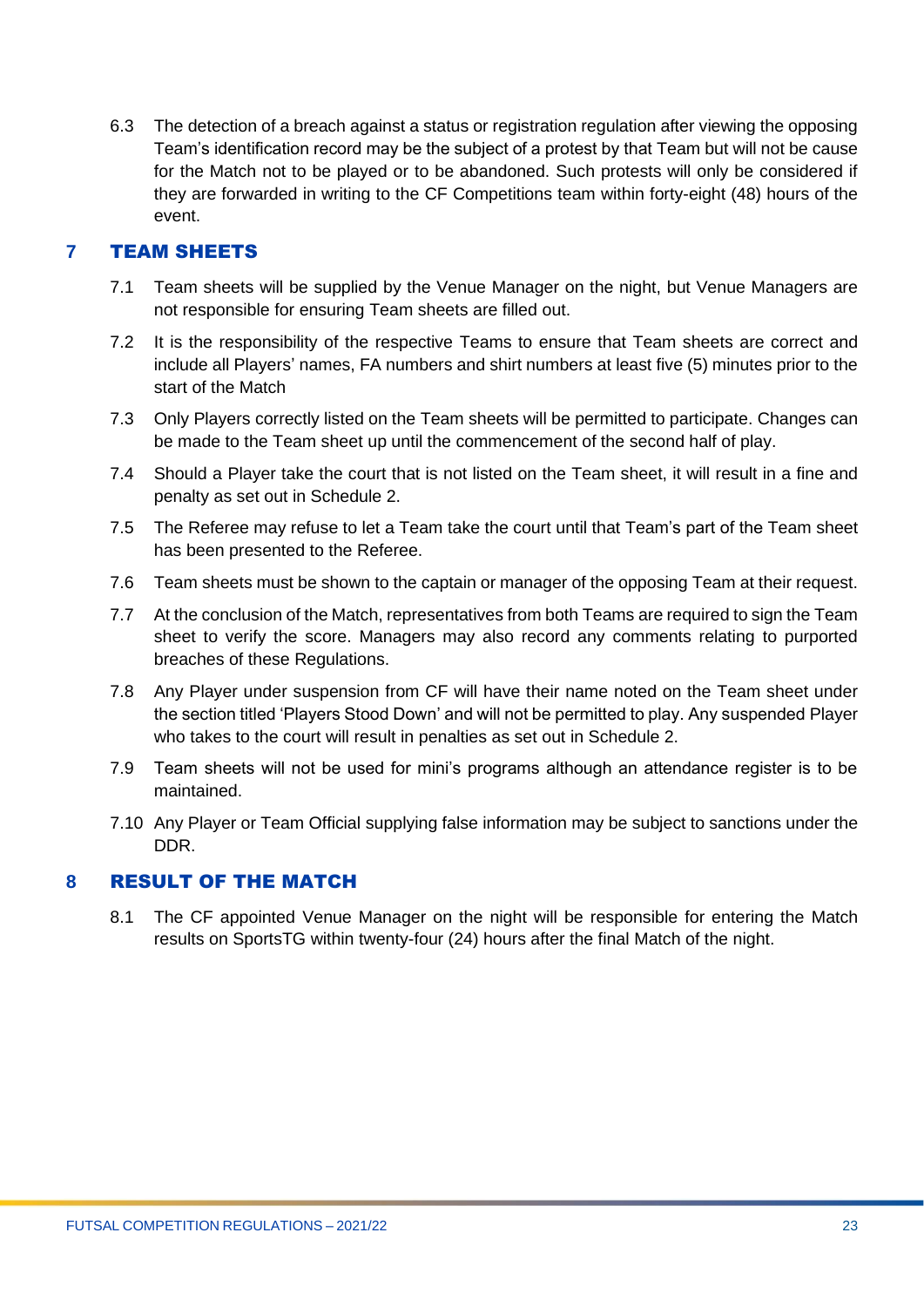### <span id="page-23-0"></span>SECTION 6: MATCH OFFICIALS

#### <span id="page-23-1"></span>**1** MATCH OFFICIAL APPOINTMENTS

1.1 The appointment of all Match Officials officiating at CF fixtures shall be vested in the Referees Development Manager (RDM). The RDM is authorised to enlist the assistance of such persons as necessary and adopt such procedures as it deems most beneficial.

#### <span id="page-23-2"></span>**2** MATCH OFFICIAL POWERS, DUTIES AND OBLIGATIONS

- 2.1 The Match Officials are required to carry out all duties, responsibilities and obligations as contained within the FIFA Futsal [Laws of the Game.](https://digitalhub.fifa.com/m/10690cc74b6dd26d/original/Laws-of-the-game-Futsal-2021.pdf)
- 2.2 Unless otherwise stated, the Referee shall be the sole arbiter as to whether a Match will proceed, having regard to the condition of the venue.
- 2.3 If the Referee finds it necessary to stop or suspend play for whatever reason, they should wait a reasonable time before deciding to resume or abandon the Match.
- 2.4 The Referee may postpone or abandon a Match in accordance with the relevant articles of these Regulations.
- 2.5 At the conclusion of each Match, the Referee shall consult with their other Match Officials, where appointed, and confirm the accuracy of all Match information before completing and signing the team sheet before providing the team sheet to the Venue Manager.
- 2.6 Match Officials are required to submit the necessary send off reports and incident reports as per the DDR.
- 2.7 Referee Assessors will submit to CF a report on the performance of the Referees within three (3) days of the conclusion of the Match, should one be appointed to the Match.

#### <span id="page-23-3"></span>**3** WELFARE OF THE MATCH OFFICIALS

3.1 The Venue Manager will be solely responsible for the welfare of the Match Officials, from the time they arrive at the venue, until the time they depart the venue. Failure to carry out this requirement may be deemed misconduct and the Venue Manager may be sanctioned pursuant to the DDR.

#### <span id="page-23-4"></span>**4** MATCH OFFICIAL FEES

- 4.1 Prior to the commencement of a competition, CF will communicate to all Clubs, Teams and Referees the approved Match Officials fees for that particular season. These fees will come into effect immediately and are subject to change at any time.
- 4.2 Match Officials fees for all Premiership and Championship Matches will be paid directly by CF to the Match Officials.
- 4.3 In the case of forfeits, postponements and abandonments, Match Officials fees will still be payable by CF, but CF reserves the right to recover these fees through a fine to the Team that caused the forfeit or abandonment, except where Matches are abandoned or postponed by the Referee through no fault of either Team.
- 4.4 Match Officials are entitled to receive one hundred percent (100%) of their Match fee if they submit an Incident Report in the event that: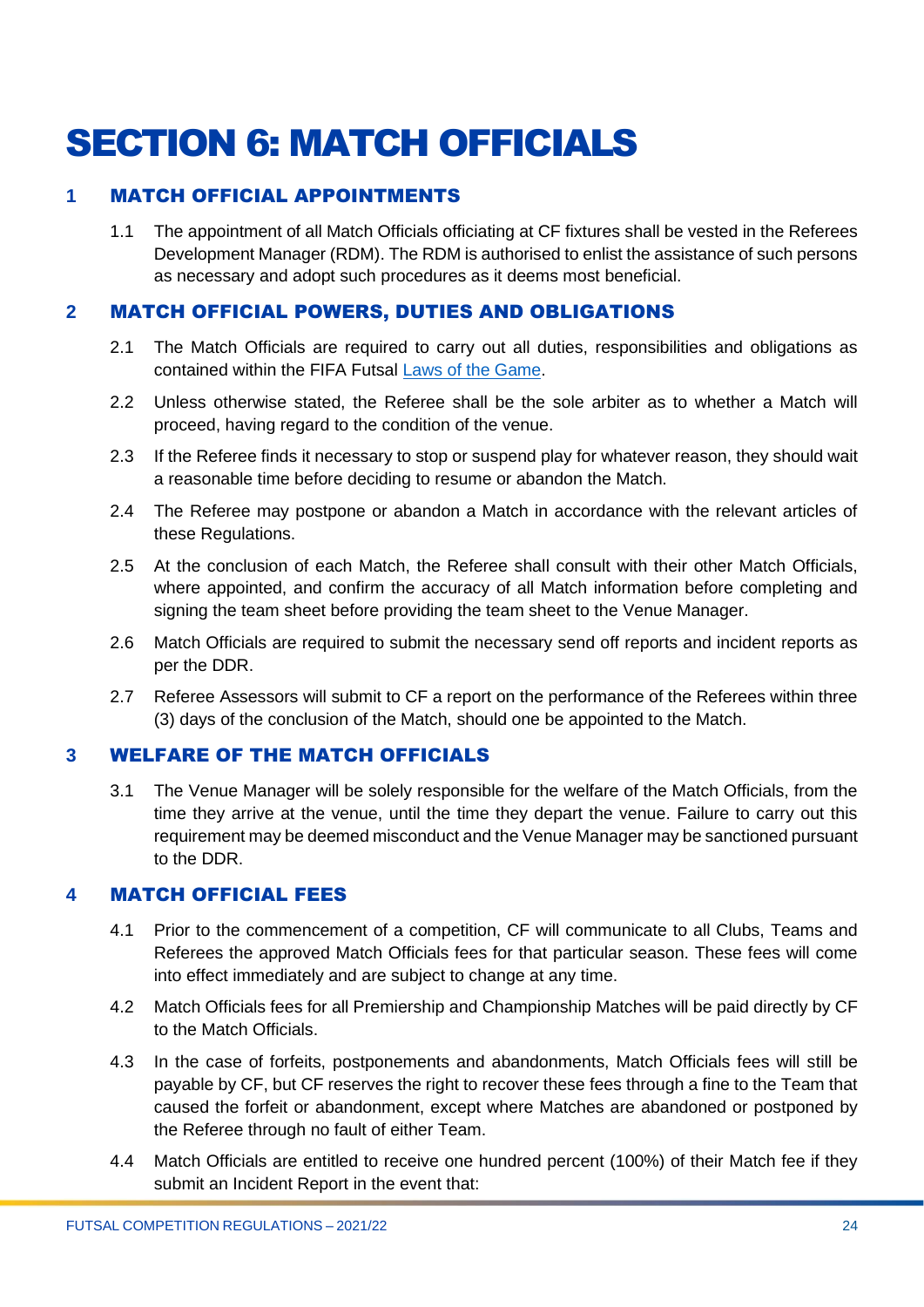- a) Match Officials attend the venue and a Match is abandoned prior to kick off in accordance with the relevant articles of these Regulations.
- b) Match Officials attend the venue to find the Match cancelled without being notified by CF.
- c) After the commencement of the Match, the Match is abandoned.
- d) Match Officials attend a Match on the wrong day, incorrect venue and/or kick-off time due to a CF clerical error.
- e) Match Officials attend the venue to find a Team has forfeited the Match. CF will then invoice the offending Club to recoup those costs.
- f) Match Officials attend the venue to find a Team has called off the Match without notifying the Match Officials or CF. CF will then invoice the offending Club to recoup those costs.

#### <span id="page-24-0"></span>**5** ATTENDANCE OF MATCH OFFICIALS

- 5.1 Match Officials appointed to FPL Matches must arrive at the venue no later than 45 minutes prior to the scheduled kick off of their first Match.
- 5.2 Match Officials appointed to Social Futsal Matches must arrive at the venue no later than 20 minutes prior to the scheduled kick off of their first Match.

#### <span id="page-24-1"></span>**6** NON-ATTENDANCE OF MATCH OFFICIALS

- 6.1 If the Referee fails to honour their appointment, the next most senior Match Official (Replacement) will take charge of the Match.
- 6.2 If the Referee is late arriving at a Match, the Replacement will take charge until the Referee is ready to take over.
- 6.3 Should appointed Match Officials not be in attendance by the scheduled kick off time, it is the responsibility of the home Team to appoint Match Officials.
- 6.4 A Team appointed Match Official will have the power to sanction Players in accordance with the FIFA Futsal [Laws of the Game.](https://digitalhub.fifa.com/m/10690cc74b6dd26d/original/Laws-of-the-game-Futsal-2021.pdf) They will need to submit any relevant send off and incident reports if required.
- 6.5 All Teams must fulfill all Matches, regardless of whether or not the CF appointed Referee is present to take charge.

#### <span id="page-24-2"></span>**7** CAUTIONS AND EXPULSIONS FOR TEAM OFFICIALS

- 7.1 The Referee may take action against Team Officials who fail to act in a responsible manner and can issue a warning or a yellow card for a caution or a red card for a sending-off from the field of play and its immediate surroundings (including the technical area).
- 7.2 If the offender cannot be identified, the senior Coach present in the technical area will receive the sanction.
- 7.3 If a medical Team Official commits a sending-off offence, they may remain in the technical area if the Team has no other medical person available, and act if a Player needs medical attention.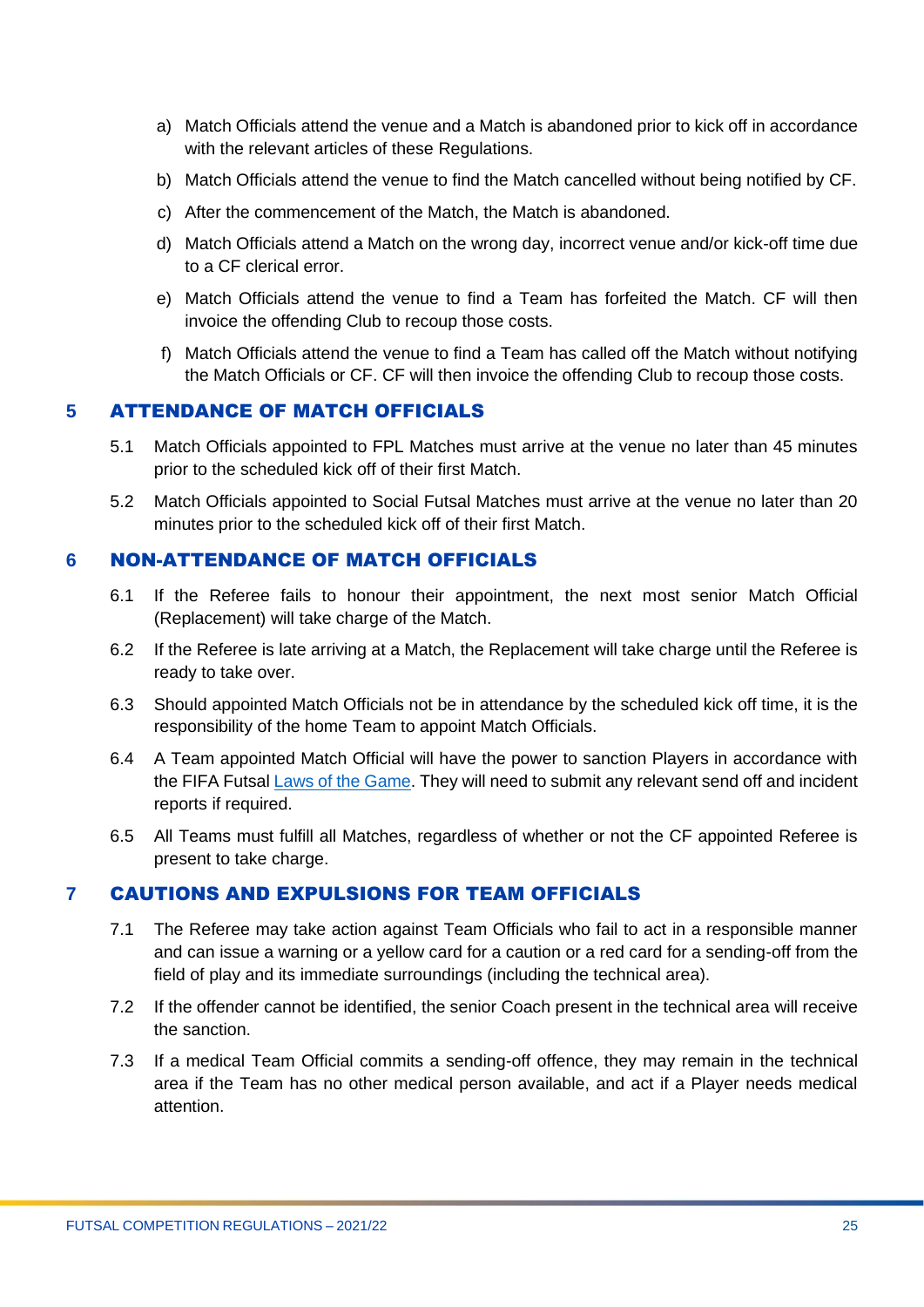### <span id="page-25-0"></span>SCHEDULE 1: DEFINITIONS

**A-Leagues** means the national men's and women's football competitions conducted in Australia under the auspices or control of FA, known as the A-League Men and A-League Women.

**ACT Football Federation (ACTFF)** means the ACT Football Federation.

**Amateur** means any Player that is not a Professional.

**Australian Capital Territory (ACT)** means the federal territory of Australia containing the Australian capital city of Canberra and some surrounding townships.

**Capital Football (CF)** means Capital Football trading as ACT Football Federation which is the governing body for football (including Futsal) in the ACT and surrounding regions.

**Capital Football Disputes and Disciplinary Regulations (DDR)** means the Capital Football Disputes and Disciplinary Regulations.

**Championship** means the final series conducted at the completion of the Premiership in accordance with the Capital Football Competition Regulations.

**Club or Clubs** means an entity formed for the purpose of playing football or futsal that is registered with FA and affiliated with Capital Football.

**Club Official or Club Officials** means any person involved with the administration, management or organisation of a Club (whether paid or unpaid), including employees, contractors, directors, representatives and volunteers.

**Cup** means a tournament or event conducted by Capital Football which includes, but not limited to, the Federation Cup.

**Disciplinary Tribunal** means a Disciplinary Tribunal appointed by Capital Football.

**FIFA** means Federation Internationale de Football Association.

**FIFA Futsal Laws of the Game** means the official laws of the game of futsal as promulgated by FIFA.

**Football Australia (FA)** means Football Australia Limited, the governing body for football (soccer) in Australia.

**Leagues** means a competition conducted by Capital Football comprised of specific gender and age grades, as declared by the Board.

**Match or Matches** means any match played in a Capital Football Competition, Cup, Premiership, other event or tournament under Capital Football's control.

**Match Official or Match Officials** means a Referee, assistant referee, fourth official, Club referee coordinator or referee assessor.

**National Registration System** means the national database administered by FA for the purposes of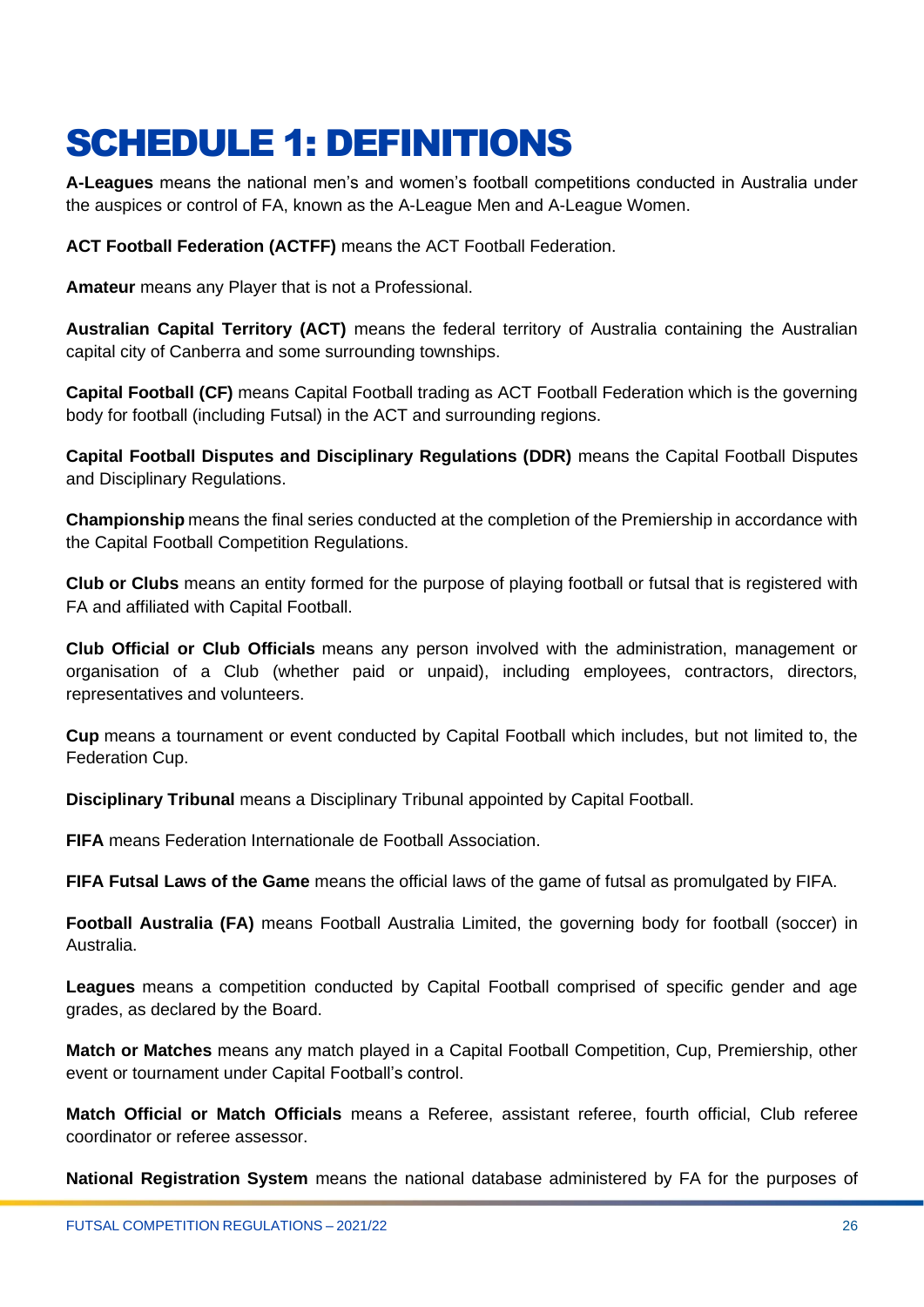registering all participants in Football in Australia.

**Player or Players** means any person who participates in a Match (irrespective of whether they are registered with FA as a junior or senior or an Amateur or Professional).

**Premiership** means the round robin Matches (both home and away) that a Team competes in during a season in accordance with the Capital Football Competition Regulations.

**Referee** means the Match Official with the primary responsibility of officiating a Match in accordance with the FIFA Futsal [Laws of the Game.](https://digitalhub.fifa.com/m/10690cc74b6dd26d/original/Laws-of-the-game-Futsal-2021.pdf)

**Regulations** means these Capital Football Competition Regulations.

**Team or Teams** means an individual group of Players and Officials submitted by a Club to represent the Club in a Competition.

**Team Official or Team Officials** means any person involved with the management, preparation or participation of a Team (whether paid or unpaid), including the coaches, managers, medical staff, other support staff or any other person acting for or on behalf of a Club.